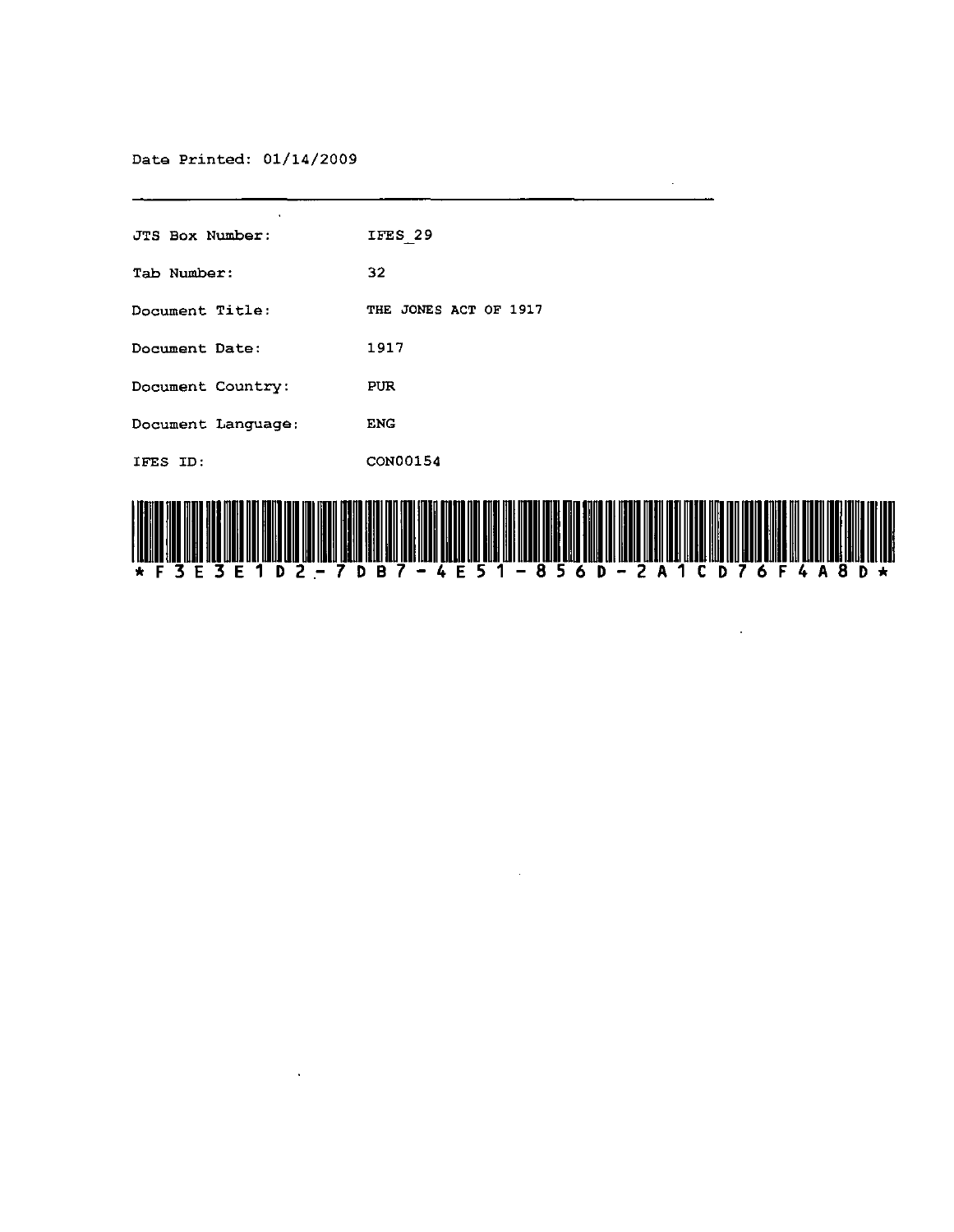Jones Act of

if any, should be borne by the United States; and (c) the advisability of adopting the project.

All examinations and reports which may now be made by the come of report of Plant of Plant of Plant of Plant of Plant of Plant of Plant of Plant of Plant of Plant of Plant of Plant of Board of Engineers for Rivers and Harb **Report institute** t of Flood Control mittee on Rivers and Harbors relating to works or projects of navigation shall in like manner be made upon request of the Committee

 $1917$ 

on Flood Control on all works and projects relating to flood control. SEC. 4. That the salary of the civilian members of the Mississippi  $\alpha$ River Commission shall hereafter be \$5,000 per annum.

Approved, March 1, 1917.

d

₹.

١ê

۱e эt,

in

ia.

е.

٠e

 $\frac{6}{11}$ 

Σf ٩ē

วf

D

į,

 $\ddot{\mathbf{e}}$ 

'Q

Ė

 $\bullet$ 

i-

g

ίė

 $\cdot$ 

Ь

 $\circ$ 

٠е

 $\mathbf n$ 

ł. J.

d

ï, ü

 $\mathfrak{t}$ -

÷,

з

Ś

 $\cdot$ y

d

Ŀ

З

÷.

p Э  $\ddot{\phantom{1}}$ 

Μ

CHAP. 145.-An Act To provide a civil government for Porto Rico, and for other purposes

Be it enacted by the Senate and House of Representatives of the United Porto Rico civil gov-States of America in Congress assembled, That the provisions of this Act shall apply to the island of Porto Rico and to the adjacent islands Turlicry loctoned. belonging to the United States, and waters of those islands; and the name Porto Rico as used in this Act shall be held to include not only the island of that name but all the adjacent islands as aforesaid.

#### BILL OF BIGHTS.

SEC. 2. That no law shall be enacted in Porto Rico which shall river ad property. deprive any person of life, liberty, or property without due process of law, or deny to any person therein the equal protection of the laws.

That in all criminal prosecutions the accused shall enjoy the right to have the assistance of counsel for his defense, to be informed of the nature and cause of the accusation, to have a copy thereof, to have a speedy and public trial, to be confronted with the witnesses against him, and to have compulsory process for obtaining witnesses in his favor.

That no person shall be held to answer for a criminal offense without due process of law; and no person for the same offense shall be twice put in jeopardy of punishment, nor shall be compelled in any criminal case to be a witness against himself.

That all persons shall before conviction be bailable by sufficient sureties, except for capital offenses when the proof is evident or the presumption great.

That no law impairing the obligation of contracts shall be enacted.

That no person shall be imprisoned for debt.

That the privilege of the writ of habeas corpus shall not be susthe public safety may require it, in either of which events the same may be suspended by the President, or by the governor, whenever during such period the necessity for such suspension shall exist.

That no ex post facto law or bill of attainder shall be enacted. Private property shall not be taken or damaged for public use prop except upon payment of just compensation ascertained in the manner provided by law.

Nothing contained in this Act shall be construed to limit the power anglores. of the legislature to enact laws for the protection of the lives, health, or safety of employees.

That no law granting a title of nobility shall be enacted, and no person holding any office of profit or trust under the government of Porto Rico shall, without the consent of the Congress of the United States, accept any present, emolument, office, or title of any kind whatever from any king, queen, prince, or foreign State, or any officer thereof.

#### **Bill of rights**

Protection of the tile

**Criminal** 

Ball; exception.

Contracts Imprisonment

Writ of habe

Ex post facto laws. Public use of private

Titles of nobility, etc.

 $con/$  PUR/1917/004/eng

Mississippi River **Pay increased**<br>Vol. 21, p. 17.

Karch 7, 1917<br>THE BL ASSA

Public, No. 358.1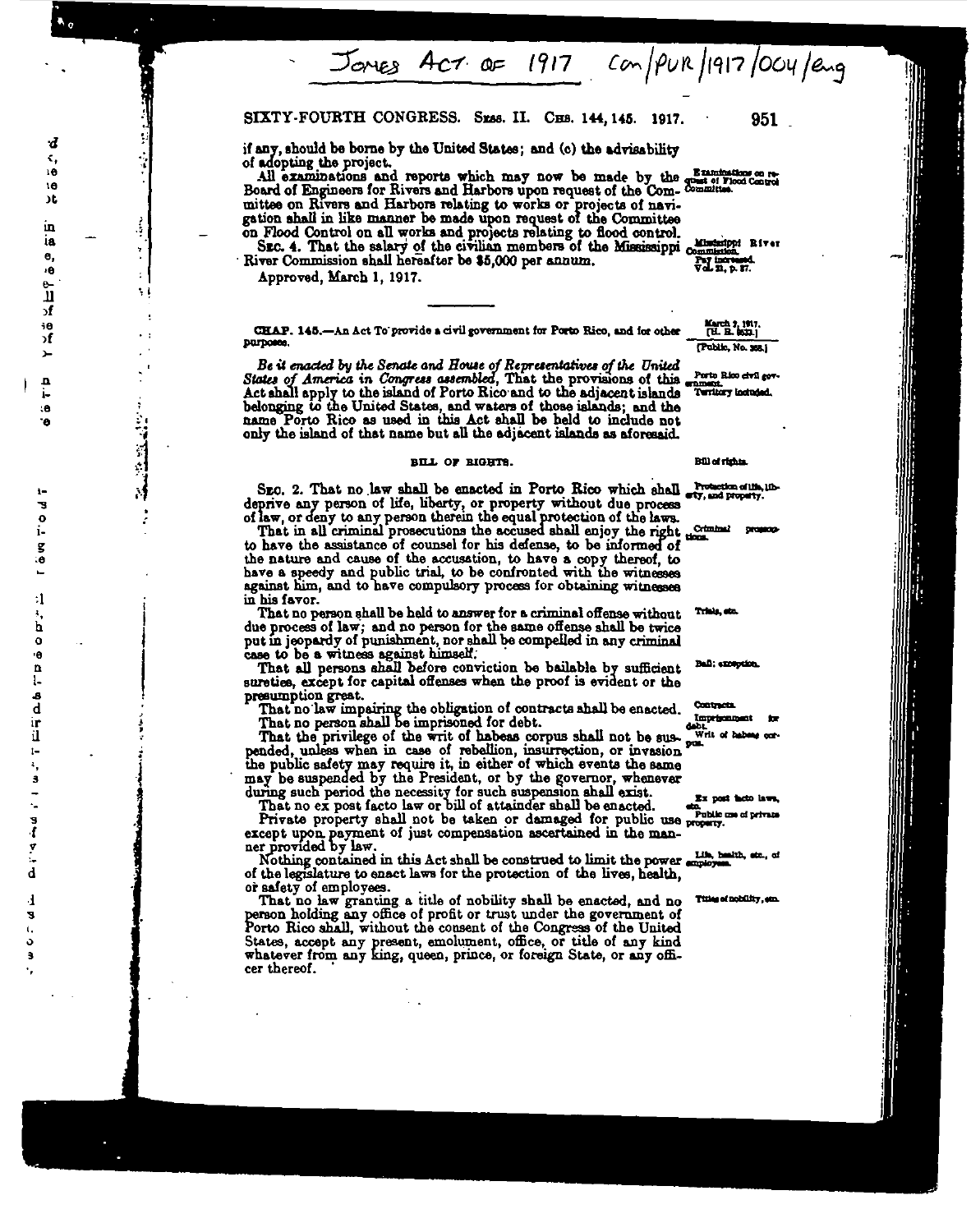## SIXTY-FOURTH CONGRESS. SEes. II. CH. 145. 1917.

No azmazive haft

That excessive bail shall not be required, nor excessive fines imposed, nor cruel and unusual punishments inflicted.

That the right to be secure against unreasonable searches and seizures shall not be violated.

f.

ŧ

 $\mathbf{r}$ 

ï

 $\frac{1}{2}$ 

 $\ddot{z}$ 

 $\ddot{\cdot}$ 

ć

ś

That no warrant for arrest or search shall issue but upon probable cause, supported by oath or affirmation, and particularly describing the place to be searched and the persons or things to be seized.<br>That slavery shall not exist in Porto Rico.

That involuntary servitude, except as a punishment for crime,

That no law shall be passed abridging the freedom of speech or of the press, or the right of the people peaceably to assemble and peti-

That no law shall be made respecting an establishment of religion

or prohibiting the free exercise thereof, and that the free exercise and

enforment of religious profession and worship without discrimination or preference shall forever be allowed, and that no political or religious test other than an oath to support the Constitution of the United States and the laws of Porto Rico shall be required as a qualification

to any office or public trust under the government of Porto Rico.<br>That no public money or property shall ever be appropriated, applied, donated, used, directly or indirectly, for the use, benefit, or

support of any sect, church, denomination, sectarian institution or association, or system of religion, or for the use, benefit, or support of any priest, preacher, minister, or other religious teacher or dignitary as such, or for charitable, industrial, educational, or benevolent pur-

That one year after the approval of this Act and thereafter it shall be unlawful to import, manufacture, sell, or give away, or to expose for sale or gift any intoxicating drink or drug: Provided, That the

legislature may authorize and regulate importation, manufacture, and sale of said liquors and drugs for medicinal, sacramental, indus-<br>trial, and scientific uses only. The penalty for violations of this pro-<br>vision with reference to intoricants shall be a fine of not less than \$25

for the first offense, and for second and subsequent offenses a fine of. not less than \$50 and imprisonment for not less than one month or more than one year: And provided further, That at any general elec-

tion within five years after the approval of this Act this provision may, upon petition of not less than ten per centum of the qualified electors of Porto Rico, be submitted to a vote of the qualified electors of Porto Rico, and if a majority of all the qualified electors of Porto Rico voting upon such question shall vote to repeal this provision, it shall thereafter not be in force and effect; otherwise it shall be in full

tion the Government for redress of grievances.

marriages hereafter is prohibited.

force and effect.

officer in pursuance thereof.

Involuntary **NEWS** whereof the party shall have been duly convicted, shall not exist in

Porto Rico.

Freedom of speech.

Religious liberty.

Public funds not to<br>comd for relixious party at ...

poses to any person, corporation, or community not under the abso-Interfaces probibng ista Penaity for **Tiols-Bubmission of repeal** to v

Appropriations.

Uniform taxation. **Bpecial tax funds.** 

Eight-hour day work.

Child-labor restric

ti-

That the rule of taxation in Porto Rico shall be uniform. That all money derived from any tax levied or assessed for a special purpose shall be treated as a special fund in the Treasury and paid out for such purpose only except upon the approval of the President of the United States.

That no money shall be paid out of the treasury except in pursuance of an appropriation by law, and on warrant drawn by the proper

That eight hours shall constitute a day's work in all cases of employment of laborers and mechanics by and on behalf of the government of the island on public works, except in cases of emergency.

That the employment of children under the age of fourteen years in any occupation injurious to health or morals or hazardous to life or limb is hereby prohibited.

vehm, ole.

lests of warrants.

Slavery turbidden.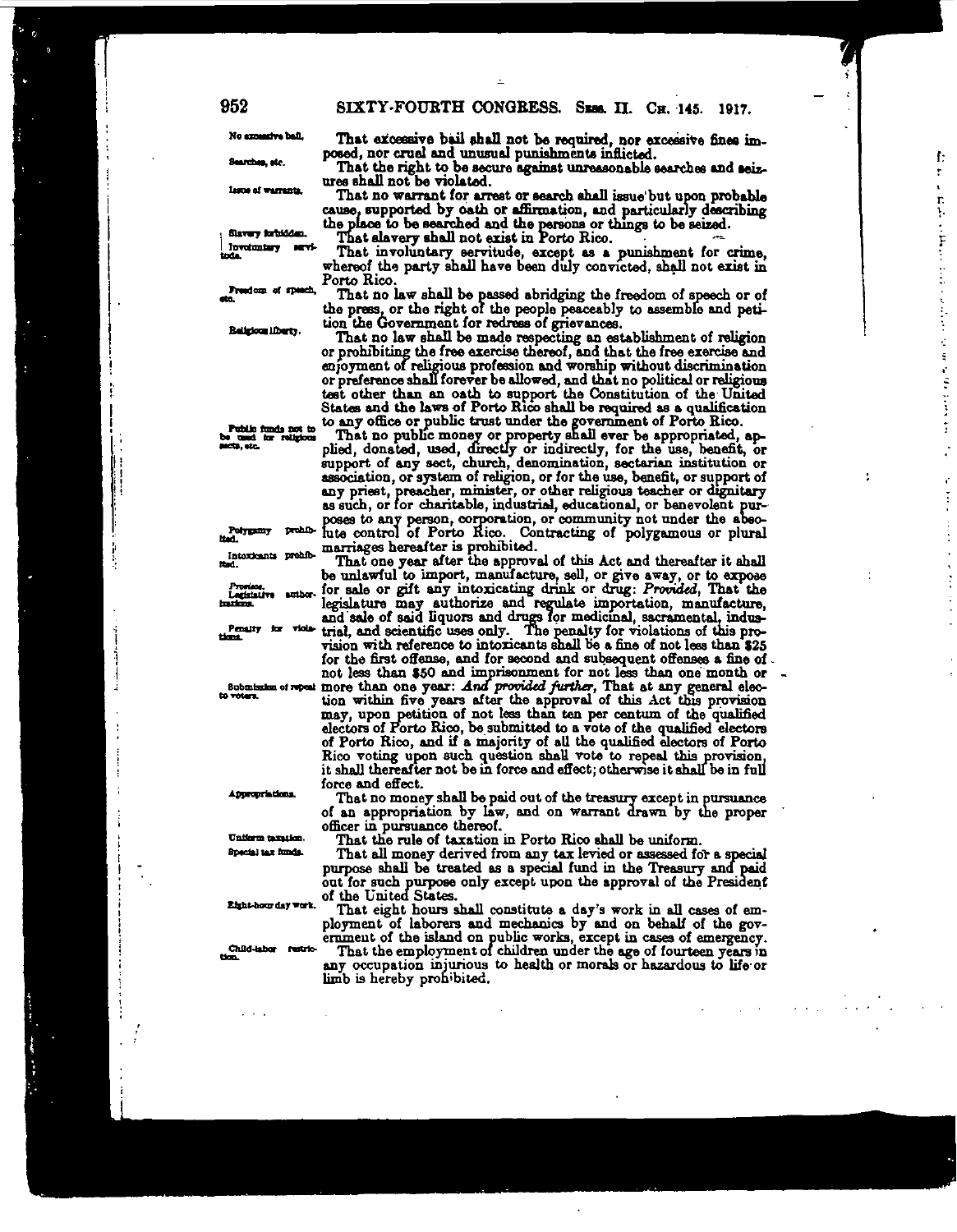## SIXTY-FOURTH CONGRESS. SESS. II. CH. 145. 1917.

SEC. 3. That no export duties shall be levied or collected on exports from Porto Rico, but taxes and assessments on property, internal revenue, and license fees, and royalties for franchises, privileges, and concessions may be imposed for the purposes of the insular and municipal governments, respectively, as may be provided and defined<br>by the Legislature of Porto Rico; and when necessary to anticipate<br>taxes and revenues, bonds and other obligations may be issued by Porto Rico or any municipal government therein as may be provided by law, and to protect the public credit: Provided, however, That no public indebtedness of Porto Rico or of any subdivision or municipality thereof shall be authorized or allowed in axcess of seven per centum of the aggregate tax valuation of its property, and all bonds issued by the government of Porto Rico, or by its authority, shall<br>be exempt from taxation by the Government of the United States,<br>or by the government of Porto Rico or of any political or municipal subdivision thereof, or by any State, or by any county, municipality, or other municipal subdivision of any State or Territory of the United States, or by the District of Columbia. In computing the indebtedness of the peop Rico secured by an equivalent amount of bonds of municipal corporations or school boards of Porto Rico shall not be counted.

SEC. 4. That the capital of Porto Rico shall be at the city of San Juan, and the seat of government shall be maintained there.

**SALES PR** 

Ý

ř.,

 $\begin{array}{c} \frac{1}{2} \\ \frac{1}{2} \end{array}$ 

**不明白,在我的话中的话,我觉得看看看的。** 

SEC. 5. That all citizens of Porto Rico, as defined by section seven as of the Act of April twelfth, nineteen hundred, "temporarily to provide revenues and a civil government for Porto Rico, and for other purposes," and all natives of Porto Rico who were temporarily absent from that island on April eleventh, eighteen hundred and ninety-nine, and have since returned and are permanently residing in that island, and are not citizens of any foreign country, are hereby declared, and shall be deemed and held to be, citizens of the United States: Provided, That any person hereinbefore described may retain his present political status by making a declaration, under oath, of his decision to do so within six months of the taking effect of this Act before the district court in the district in which he resides, the declaration to be in form as follows:

"I, being duly sworn, hereby declare my intention not to become a citizen of the United States as provided in the Act of Congress conferring United States citizenship upon citizens of Porto Rico and certain natives permanently residing in said island.

In the case of any such person who may be absent from the island during said six months the term of this proviso may be availed of by transmitting a declaration, under oath, in the form herein provided within six months of the taking effect of this Act to the executive secretary of Porto Rico: And provided further, That any person who is born in Porto Rico of an alien parent and is permanently residing in that island may, if of full age, within six months of the taking effect of this Act, or if a minor, upon reaching his majority or within one year thereafter, make a sworn declaration of allegiance to the United States before the United States District Court for Porto Rico, setting forth therein all the facts connected with his or her birth and residence in Porto Rico and accompanying due proof thereof, and from and after the making of such declaration shall be considered to be a citizen of the United States.

SEC. 6. That all expenses that may be incurred on account of the uniformer government of Porto Rico for salaries of officials and the conduct of their offices and departments, and all expenses and obligations contracted for the internal improvement or development of the island, not, however, including defenses, barracks, harbors, lighthouses, buoys, and other works undertaken by the United States,

.<br>Kumptien from tux

ntred hands

Capital at San Jm

United State Persons<br>Vol. 31, p. 79.

ian of fresh

By site

**United States works**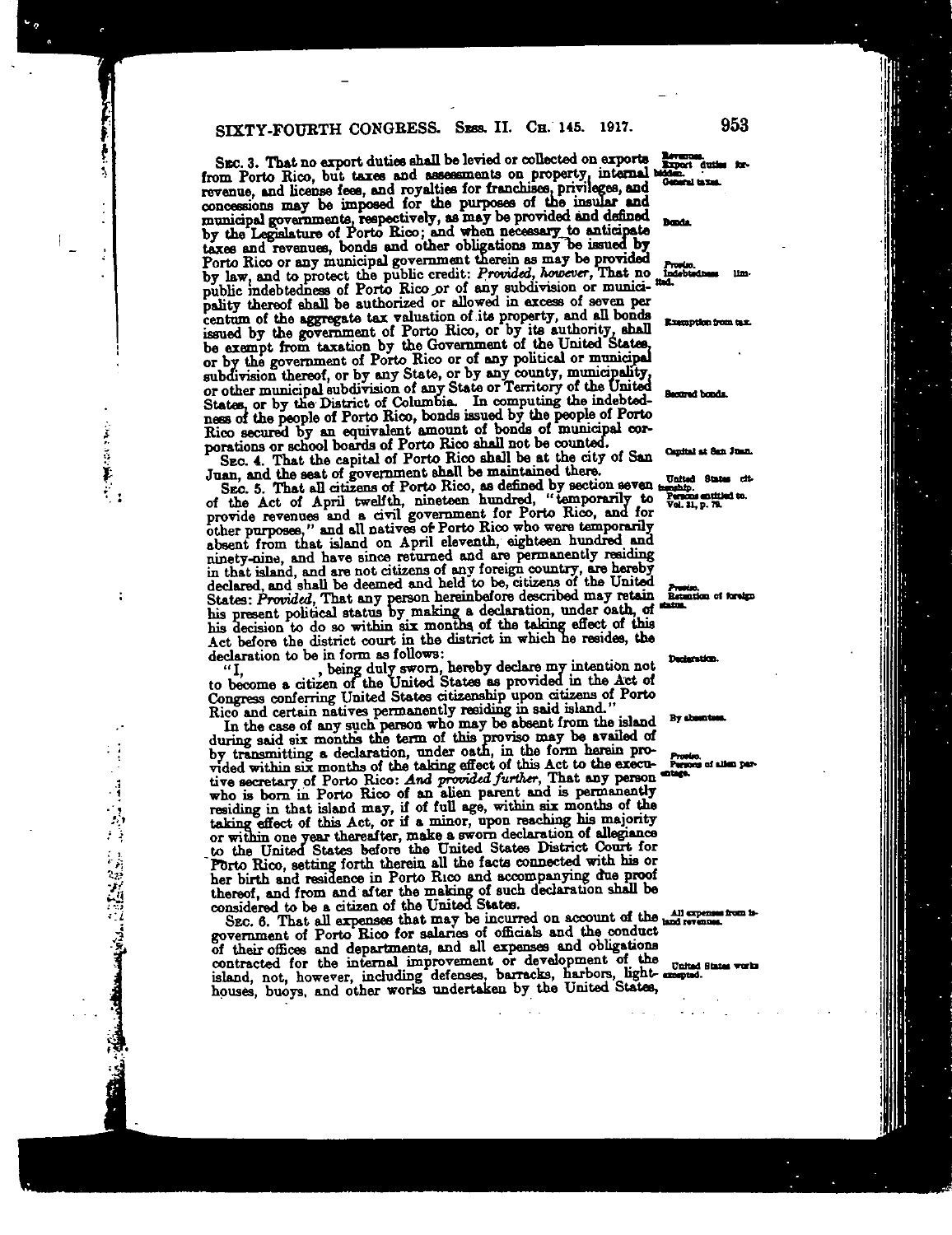## SIXTY-FOURTH CONGRESS. SESS. II. CH. 145. 1917.

S

pon

 $\mathbf{in}$  t

and

ente

**oat** 

of I

erne

<u>gha</u>  $me$ r

 $Pre$ 

gov

S

exe

Por

the ure

The

and gen

 $\mathbf{a}$ 

the

نلند

fori

for

cisi

tior offi

sibl

 $\mathbf{U}$ 

nec

nav

COL

 $\mathbf{v}$ <sub>10</sub>

reb.

saf,

dec

tim  $0!$  $Go$ 

8S

to tio

cre  $_{\rm{pa}}$ 

 $\overline{\mathbf{w}}$ n

the int

de: <u>cu</u> mi

he

Th

 $\mathbf{g}_{\mathrm{e}}^{\mathrm{o}}$ 

**OF** con

このに、また、そのことをある こうしゃ こうしゃ こうしゃ こうしゃ こうしゃ

ļ.

ļ

ţ.

きょうこくさい

S

Public property<br>ansiered to the peoble of Porto Rico.

Authority of iegisla-<br>ture.

transfers.

accepument et muds,<br>etc., in: United States

Control of harbors,<br>avigable streams, etc.

of may-

 $-mita$ etc. **Price** 

Authority of Se<br>ry of War repeate tary of War repe<br>Vol. 14, p. 214.

Application of<br>United States laws.

Judicial process.

shall, except as otherwise specifically provided by the Congress, be paid by the treasurer of Porto Rico out of the revenue in his custody. SEC. 7. That all property which may have been acquired in Porto Rico by the United States under the cession of Spain in the treaty of peace entered into on the tenth day of December, eighteen hundred and ninety-eight, in any public bridges, road houses, water powers, highways, unnavigable streams and the beds thereof, subterranean waters, mines or minerals under the surface of private lands, all property which at the time of the cession belonged, under the laws of Spain then in force, to the various harbor works boards of Porto Rico, all the harbor shores, docks, slips, reclaimed lands, and all public lands and buildings not haretofore reserved by the United States for public purposes, is hereby placed under the control of the government of Porto Rico, to be administered for the benefit of the people of Porto Rico; and the Legislature of Porto Rico shall have authority, subject to the limitations imposed upon all its acts, to legislate with respect to all such matters as it may deem advisable: Provided, That the President may from time to time, in his discretion, convey to the people of Porto Rico such lands, buildings, or interests in lands or other property now owned by the United States and within the territorial limits of Porto Rico as in his opinion are no longer needed for purposes of the United States. And he may from time to time accept by legislative grant from Porto Rico any lands, buildings, or other interests or property which may be needed for public purposes by the

United States. SEC. 8. That the harbor areas and navigable streams and bodies of water and submerged lands underlying the same in and around the island of Porto Rico and the adjacent islands and waters, now owned by the United States and not reserved by the United States for public purposes, be, and the same are hereby, placed under the control of the government of Porto Rico, to be administered in the same manner and subject to the same limitations as the property enumerated in the preceding section: Provided, That all laws of the United States for the protection and improvement of the navigable waters of the United States and the preservation of the interests of navigation and commerce, except so far as the same may be locally inapplicable, shall apply to said island and waters and to its adjacent islands and waters: Provided further, That nothing in this Act contained shall be construed so as to affect or impair in any manner the terms or conditions of any authorizations, permits, or other powers heretofore lawfully granted or exercised in or in respect of said waters and submerged lands in and surrounding said island and its adjacent islands by the Secretary of War or other authorized officer or agent of the United States: And provided further, That the Act of Congress approved June eleventh, nineteen hundred and six, entitled "An Act to empower the Secretary of War, under certain restrictions, to authorize the construction, extension, and maintenance of wharves, piers, and other structures on lands underlying harbor areas in navigable streams and bodies of water in or surrounding Porto Rico and the islands adjacent thereto," and all other laws and parts of laws in conflict with this section be, and the same are hereby, repealed.

SEC. 9. That the statutory laws of the United States not locally inapplicable, except as hereinbefore or hereinafter otherwise provided, shall have the same force and effect in Porto Rico as in the United States, except the internal-revenue laws: Provided, how-Provis.<br>Internal-revenue United States, except the internal-revenue internal-revenue is and for the original revenue is and have of Parto ever, That hereafter all taxes collected under the internal-revenue laws of the Unit transported to the United States, or consumed in the island shall be covered into the treasury of Porto Rico.

SEC. 10. That all judicial process shall run in the name of "United States of America, ss, the President of the United States," and all

 $\sim 10$ 

٠.,

Ħ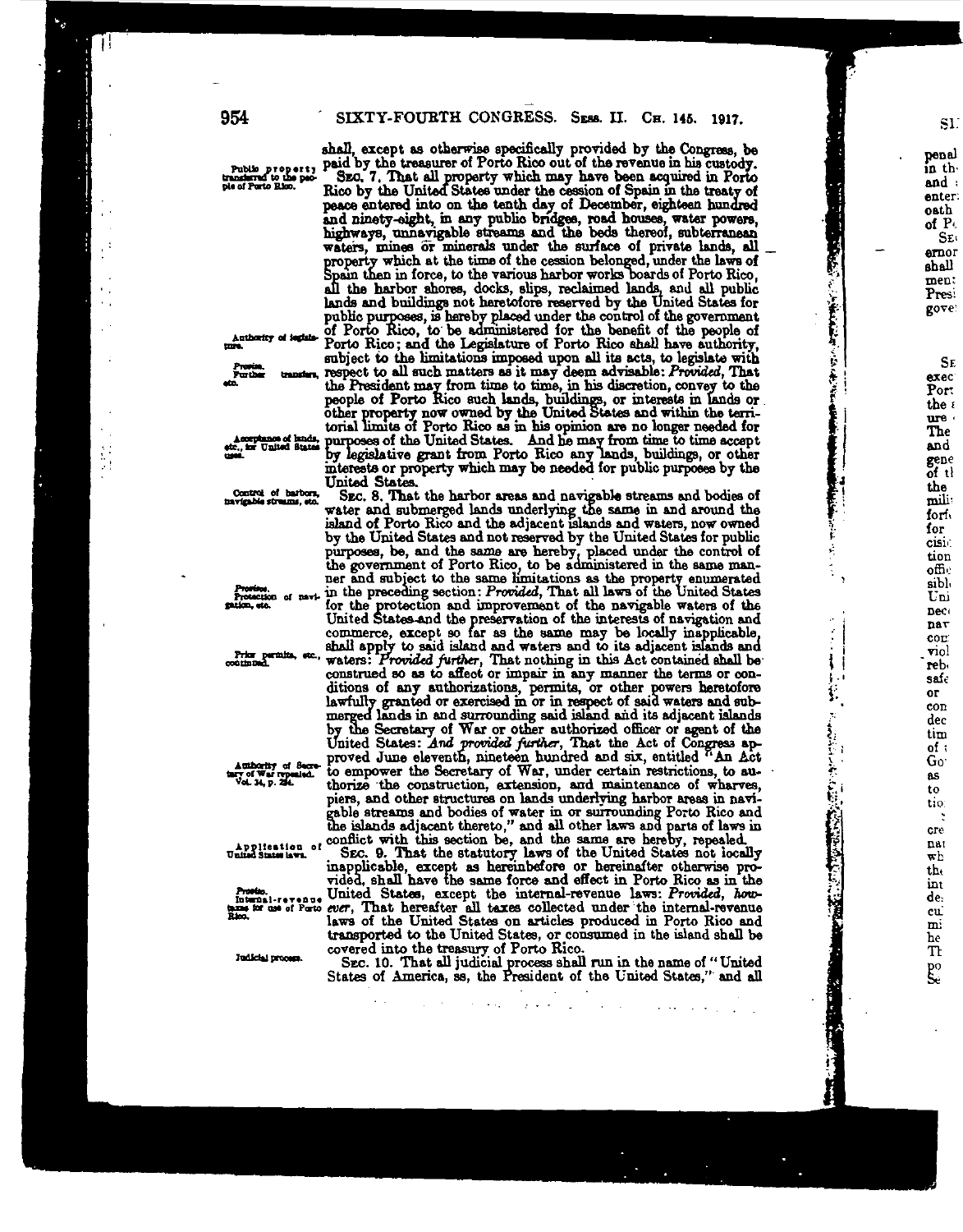penal or criminal prosecutions in the local courts shall be conducted in the name and by the authority of "The People of Porto Rico" and all officials shall be citizens of the United States, and, before entering upon the duties of their respective offices, shall take an oath to support the Constitution of the United States and the laws of Porto Rico.

SEC.-11. That all reports required by law to be made by the gov- submission of errors to United States enterprise of departments to any official of the United States enterprise. shall hereafter be made to an executive department of the Government of the United States to be designated by the President, and the President is hereby authorized to place all matters pertaining to the government of Porto Rico in the jurisdiction of such department.

### EXECUTIVE DEPARTMENT.

SEO. 12. That the supreme executive power shall be vested in an over<br>executive officer, whose official title shall be "The Governor of  $\alpha$ , see<br>Porto Rico." He shall be appointed by the President, by and with<br>the advice The governor shall reside in Porto Rico during his official incumbency and maintain his office at the seat of government. He shall have an general supervision and control of all the departments and bureaus of the government in Porto Rico, so far as is not inconsistent with the provisions of this Act, and shall be commander in chief of the militia. He may grant pardons and reprieves and remit fines and forfeitures for offenses against the laws of Porto Rico, and respites for all offenses against the laws of the United States until the decision of the President can be ascertained, and may veto any legislation enacted as hereinafter provided. He shall commission all officers that he may be authorized to appoint. He shall be responsible for the faithful execution of the laws of Porto Rico and of the United States applicable in Porto Rico, and whenever it becomes necessary he may call upon the commanders of the military and naval forces of the United States in the island, or summon the posse comitatus, or call out the militia to prevent or suppress lawless superior violence, invasion, insurrection, or rebellion, and he may, in case of "haben corpore" rebellion or invasion, or imminent danger thereof, when the public safety requires it, suspend the privilege of the writ of habeas corpus, or place the island, or any part thereof, under martial law until communication can be had with the President and the President's decision therein made known. He shall annually, and at such other required. times as he may be required, make official report of the transactions of the government of Porto Rico to the executive department of the Government of the United States to be designated by the President as herein provided, and his said annual report shall be transmitted will to Congress, and he shall perform such additional duties and functions as may in pursuance of law be delegated to him by the President.

a

a

 $\mathbf{I}$ 

÷,

V

U.

e.

d

ю

d

n

्

SEC. 13. That the following executive departments are hereby  $\equiv$  created: A department of justice, the head of which shall be designated as the attorney general; a department of finance, the head of which shall be designated as the treasurer; a department of interior, the head of which shall be designated as the commissioner of the interior; a department of education, the head of which shall be designated as the commissioner of education; a department of agriculture and labor, the head of which shall be designated as the commissioner of agriculture and labor; and a department of health, the head of which shall be designated as the commissioner of health. The attorney general and commissioner of education shall be appointed by the President, by and with the advice and consent of the Senate of the United States, to hold office for four years and until

Executive

Governor

Execution of laws.

Transmission to Con

Executive depart-<br>nents created.<br>Heads designated.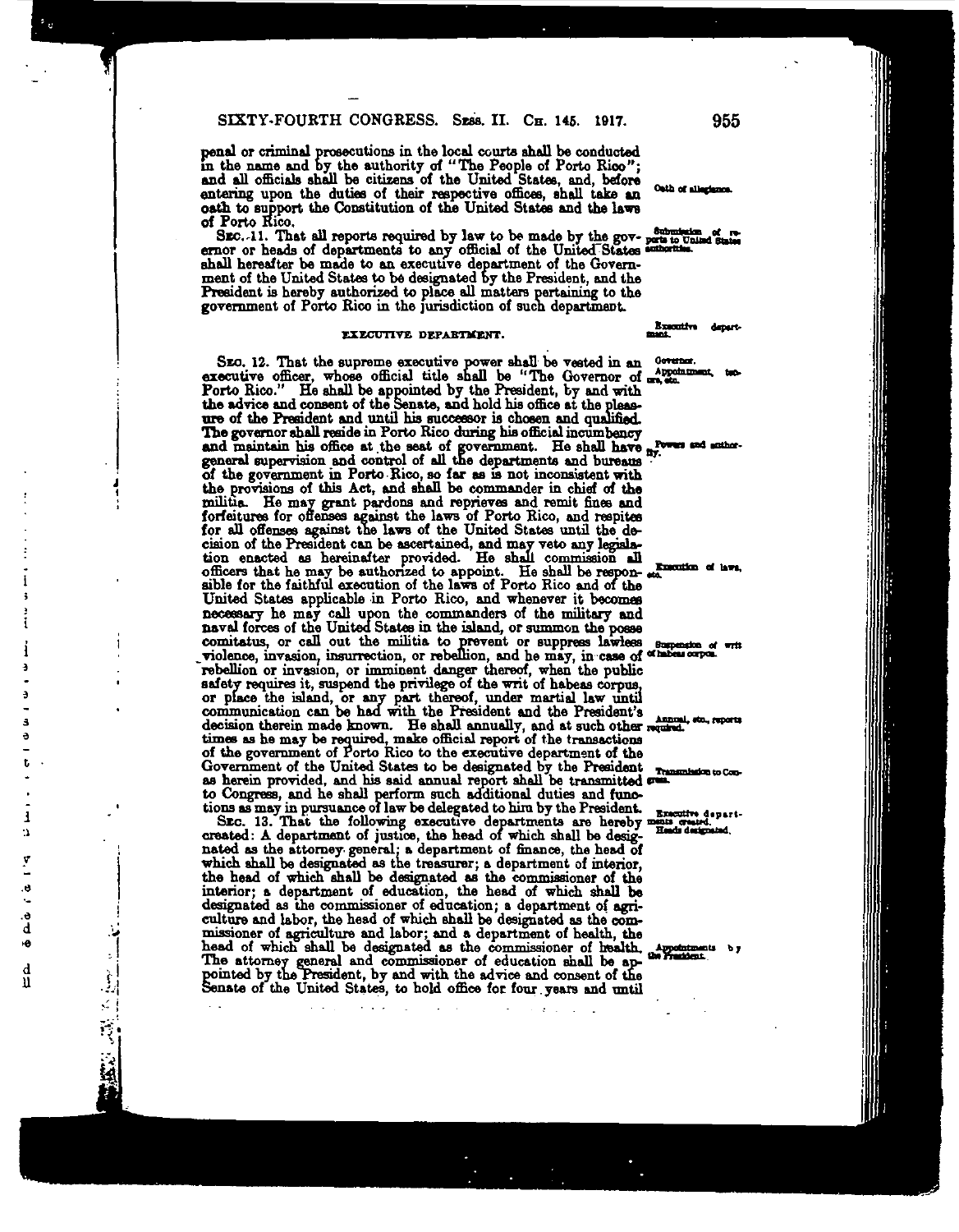**SIN** 

stud

erno

tion shal

duti

gene

beer

ben:

dep:

inte  $im p$ 

ties

as  $\frac{1}{5}$ 

of .

 $\mathbf{exc}$ 

 $per$ 

 $at:$ 

suc

set  $\mathbf{w}$ <sub>b</sub>

pal der

adı

per

mu ۳i

th١

pro

in.

of

₩Ì

pг

ex. ti:

in ſu

g

a r

or

fc

fr

 $\mathbf{n}$ 

T

a.

 $\tilde{z}$ 

a

b Ŀ

y

έ

š ÷.

Ē,

-Si

ł

医学

ţ

 $\ddot{\phi}$ 

Ż,

 $\mathbf{v}$ 

 $\mathbf{Q}$ 

Í

į

石油 あいか あいかん あいまん

 $\overline{a}$ 

By the governor.

 $\pm$ 

Ť,

 $\vdots$ 

 $\pm 1$ 

 $\ddot{\phantom{a}}$ 

 $\cdot$ 

 $\begin{array}{c}\n\bullet \\
\bullet \\
\bullet \\
\bullet\n\end{array}$ 

 $\mathbf{I}$ 

Residence of officers.

Executive council.<br>Formation: duties.

rvous.<br>No extra pay.

ttorney General,<br>o ba (agal adviset<br>overnor, sto.

Counsel for people of<br>Porto Rico, etc.

a <del>a bai</del> **Kada** co indian and

Depositaries<br>admated by. to be

## Interest on deposits.

ber of the Duties and anthortt.

ar of edo-Commie smerintend in-

their successors are appointed and qualified, unless sooner removed by the President. The heads of the four remaining departments shall be appointed by the governor, by and with the advice and consent of the Senate of Porto Rico. The heads of departments appointed by the governor shall hold office for the term of four years and until their successors are appointed and qualified, unless sooner removed by the governor.

Heads of departments shall reside in Porto Rico during their official incumbency, and those appointed by the governor shall have resided

in Porto Rico for at least one year prior to their appointment.<br>The heads of departments shall collectively form a council to the governor, known as the executive council. They shall perform under the general supervision o scribed, or which may hereafter be prescribed by law and such other duties, not inconsistent with law, as the governor, with the approval of the President, may assign to them; and they shall make annual and such other reports to the governor as he may require, which shall be transmitted to the executive department of the Government of the United States to be designated by the President as herein pro-<br>vided: Provided, That the duties herein imposed upon the heads of departments shall not carry with them any additional compensation.

SEC. 14. That the attorney general shall have charge of the administration of justice in Porto Rico; he shall be the legal adviser of the governor and the heads of departments and shall be responsible for the proper representation of the people of Porto Rico or its duly constituted officers in all actions and proceedings, civil or criminal, in the Supreme Court of Porto Rico in which the people of Porto Rico shall be interested or a party, and he may, if directed by the governor or if in his judgment the public interest requires it, represent the people of Porto Rico or its duly constituted officers in any other court or before any other officer or board in any action or proceeding, civil or criminal, in which the people of Porto Rico may be a party or be<br>interested. He shall also perform such other duties not inconsistent herewith as may be prescribed by law.

SEC. 15. That the treasurer shall give bond, approved as to form at all by the attorney general of Porto Rico, in such sum as the legislature may require, not less, however, than the sum of \$125,000, with surety or sureties approved by the governor, and he shall collect and be the custodian of public funds, and shall disburse the same in accordance with law, on warrants signed by the auditor and countersigned by the governor, and perform such other duties as may be provided by law. He may designate banking institutions in Porto Rico and the United States as depositaries of the government of Porto Rico, subject to such conditions as may be prescribed by the governor after they have filed with him satisfactory evidence of their sound financial condition and have deposited bonds of the United States or of the government of Porto Rico or other security satisfactory to the governor in such amounts as may be indicated by him; and no banking institution shall be designated a depositary of the government of Porto Rico until the foregoing conditions have been complied with. Interest on deposits shall be required and paid into the treasury

SEC. 16. That the commissioner of the interior shall superintend all works of a public nature, have charge of all public buildings, grounds, and lands, except those belonging to the United States, and shall execute such requirements as may be imposed by law with respect thereto, and perform such other duties as may be prescribed by law.

SEC. 17. That the commissioner of education shall superintend public instruction throughout Porto Rico; all proposed disbursements on account thereof must be approved by him, and all courses of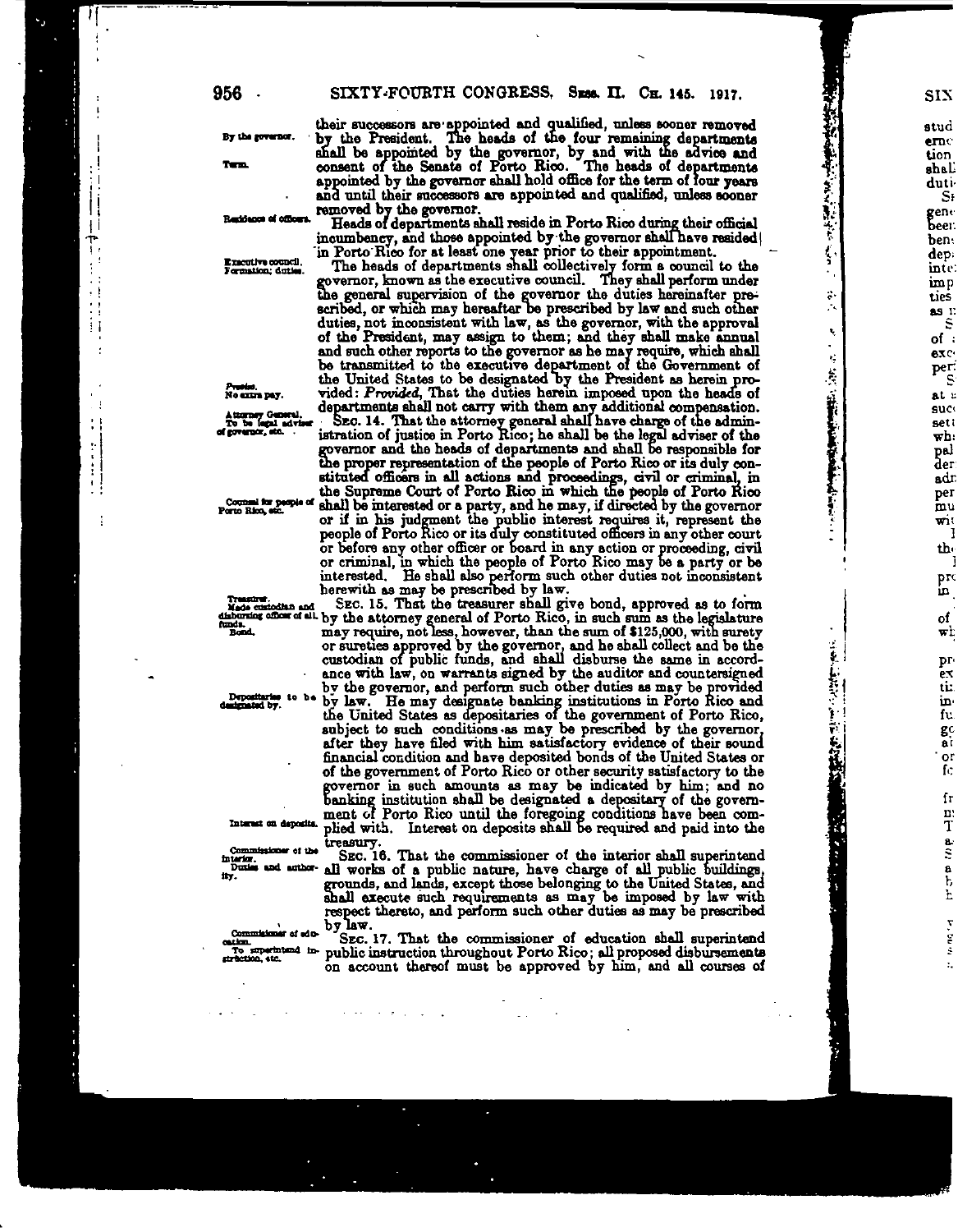### SIXTY-FOURTH CONGRESS. SESS. II. CH. 145. 1917.

study shall be prepared by him, subject to disapproval by the governor if he desires to act. He shall prepare rules governing the selection of teachers, and appointments of teachers by local school boards shall be subject to his approval, and he shall perform such other duties, not inconsistent with this Act, as may be prescribed by law.

SEC. 18. That the commissioner of agriculture and labor shall have  $\alpha$ general charge of such bureaus and branches of government as have been or shall be legally constituted for the study, advancement, and benefit of agricultural and other industries, the chief purpose of this department being to foster, promote, and develop the agricultural interests and the welfare of the wage earners of Porto Rico, to improve their working conditions, and to advance their opportunities for profitable employment, and shall perform such other duties as may be prescribed by law.

SEC. 19. That the commissioner of health shall have general charge commissioner<br>SEC. 19. That the commissioner of health sanitation and charities putter and sutton of all matters relating to public health, sanitation, and charities, if except such as relate to the conduct of maritime quarantine, and shall perform such other duties as may be prescribed by law.

SEC. 20. That there shall be appointed by the President an auditor,  $\frac{1}{4}$  at an annual salary of \$5,000, for a term of four years and until his  $P_{\overline{0}}$ successor is appointed and qualified, who shall examine, audit, and successor settle all accounts pertaining to the revenues and receipts, from whatever source, of the government of Porto Rico and of the municipal governments of Porto Rico, including public trust funds and funds derived from bond issues; and audit, in accordance with law and administrative regulations, all expenditures of funds or property pertaining to or held in trust by the government of Porto Rico or the municipalities or dependencies thereof. He shall perform a like duty with respect to all government branches.

He shall keep the general accounts of the government and preserve vocation at Preservation of the vouchers pertaining thereto.

It shall be the duty of the auditor to bring to the attention of the requestion et in proper administrative officer expenditures of funds or property which. in his opinion, are irregular, unnecessary, excessive, or extravagant.

In case of vacancy or of the absence from duty, from any cause, of the auditor, the Governor of Porto Rico may designate an assistant, who shall have charge of the office.

The jurisdiction of the auditor over accounts, whether of funds or der over some interior property, and all vouchers and records pertaining thereto, shall be exclusive. With the approval of the governor, he shall from time to with the approval of the governor, he shall from time to with inconsistent with law covering the methods of accounting for public funds and property, and funds and property held in trust by the government or any of its branches: Provided, That any officer accountable for public funds or property may require such additional reports or returns from his subordinates or others as he may deem necessary for his own information and protection.

The decisions of the auditor shall be final, except that appeal therefrom may be taken by the party aggrieved or the head of the department concerned within one year, in the manner hereinafter prescribed. The auditor shall, except as hereinafter provided, have like authority as that conferred by the law upon the several auditors of the United States and the Comptroller of the United States Treasury, and is authorized to communicate directly with any person having claims before him for settlement, or with any department, officer, or person having official relations with his office.

d

As soon after the close of each fiscal year as the accounts of said shanned and adjusted, the auditors shall submit to the governor an annual report of the fiscal concerns of the government, showing the receipts and disbursements of the various departments and bureaus of the government and of the various municipalities,

culture and labor."<br>Scope of authority.

Appoint by

**Austriant** 

Mathods of acco

Additional

Effect of decis

Direct

Annual fiscal repo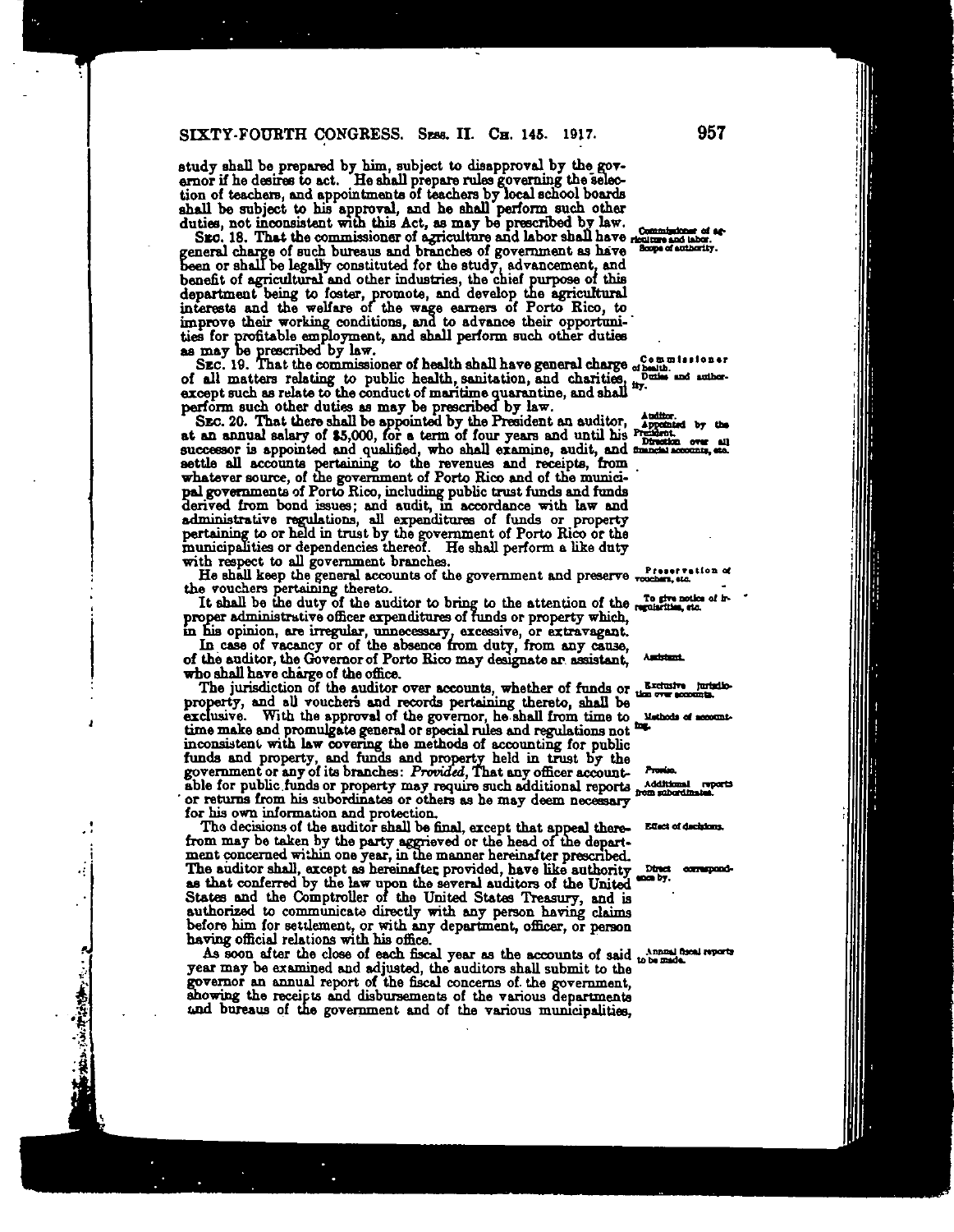and make such other reports as may be required of him by the governor or the head of the executive department of the Government of the United States, to be designated by the President as herein provided. In the execution of his duties the auditor is authorized to summon

witnesses, administer oaths, and to take evidence, and, in the pursuance of these provisions, may issue subpœnas and enforce the

The office of the auditor shall be under the general supervision of the governor and shall consist of the auditor and such necessary

shall specifically set forth the particular action of the auditor to

which exception is taken, with the reason and authorities relied on for reversing such decision. The decision of the governor in such

case shall be final, subject to such right of action as may be otherwise

inafter provided for and the laws enacted by the legislature and all

acts and proceedings of the governor, and promulgate all proclama-

tions and orders of the governor and all laws enacted by the legisla-

ture, and until otherwise provided by the legislature of Porto Rico<br>perform all the duties of secretary of Porto Rico as now provided by<br>law, except as otherwise specified in this Act, and perform such

other duties as may be assigned to him by the Governor of Porto

Rico. In the event of a vacancy in the office, or the absence, illness,

or temporary disqualification of such officer, the governor shall des-

ignate some officer or employee of the government to discharge the

functions of said office during such vacancy, absence, illness, or

temporary disqualification.<br>SEC. 23. That the Governor of Porto Rico, within sixty days after<br>the end of each session of the legislature, ahall transmit to the execu-

tive department of the Government of the United States, to be

designated as herein provided for, which shall in turn transmit the

same to the Congress of the United States, copies of all laws enacted

SEC. 24. That the President may from time to time designate the

Administering caths,

**form** Offic .......

attendance of witnesses.

provided by law.

during the session.

or absence.

assistants as may be prescribed by law. Appeal from deci-<br>ans of anditor to the SEC. 21. That any person aggrieved by the action or decision of the auditor in the settlement of his account or claim may, within one year, take an appeal in writing to the governor, which appeal

SEC. 22. That there shall be appointed by the governor, by and<br>with the advice and consent of the Senate of Porto Rico, an executive Exacutive serviny.<br>Appointment,minty To keep and publish secretary at an annual salary of \$4,000, who shall record and preserve the minutes and proceedings of the public service commission here-

Filing vacancy.

aws of legislature to<br>ant to Congress.

head of an executive department of Porto Rico to act as governor in the case of a vacancy, the temporary removal, resignation, or

datu

# perform all the duties of the governor during such vacancy, disability, LEGISLATIVE DEPARTMENT.

disability of the governor, or his temporary absence, and the head

of the department thus designated shall exercise all the powers and

SEC. 25. That all local legislative powers in Porto Rico, except as herein otherwise provided, shall be vested in a legislature which shall consist of two houses, one the senate and the other the house of representatives, and the two houses shall be designated "the Legislature of Porto Rico."

SEC. 26. That the Senate of Porto Rico shall consist of nineteen members elected for terms of four years by the qualified electors of Porto Rico. Each of the seven senatorial districts defined as hereinafter provided shall have the right to elect two senators, and in addition thereto there shall be elected five senators at large. No person shall be a member of the Senate of Porto Rico who is not over thirty

years of or Eng for at 1 at larg chosen as here  $\overline{\mathbf{u}}$  of t **by the** hut ar effectiv the set elector candic electer **SEC** consis electo senta! elect (  $f_{\text{OIII}}$  : house who langu been least tives cand: votes **SE** ture sent estai The . byt be n natu catio divi com  $\mathbf{The}$ this  $\mathbf{s}$ yea: յոր tive  $ser$ sha: ber  $e^+$ off. oth nin to dı: l sh.  $R_{\rm i}$ 

se:

Pa

ch.

te

**SIX**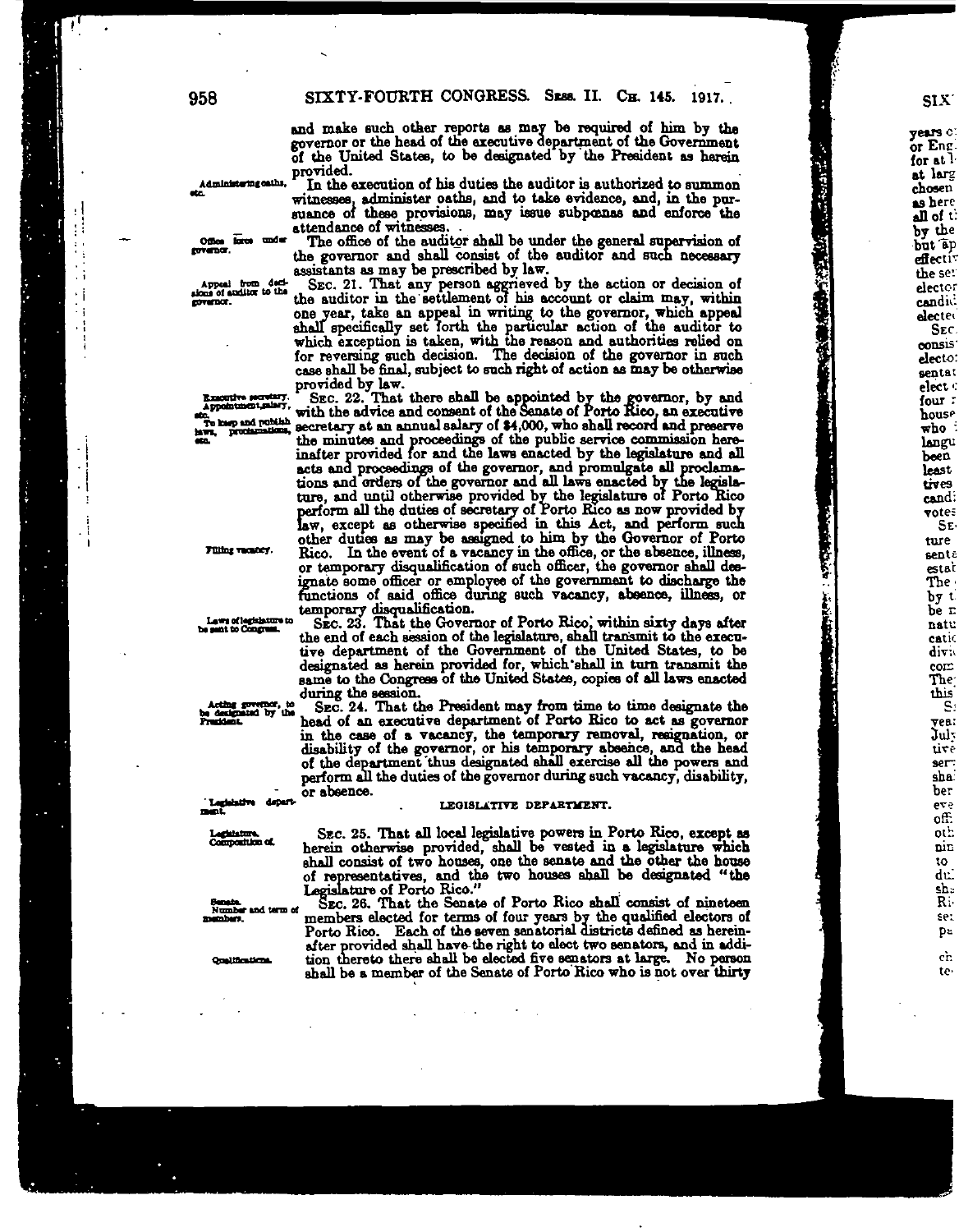ιt

D

n

r. ıé

ы

Т

иf  $\mathbf{r}$ 

<u>al</u>

÷о

٠D

۰h

ю

٠d

. e

że

JJ

 $\mathbf{a}$ 

a. X,  $\frac{1}{2}$ 

ίO

 $\mathbf{s}$ 

-9-

he

 $O<sub>I</sub>$ 

er

ū.

 $\mathcal{P}$ 

<sub>16</sub>

∍d

ne

 $\overline{\textbf{or}}$ 

 $\mathbf{or}$ 

٦d

ıd

у,

∴h

38

 $\overline{\mathbf{a}}$ en,

٥f

n. ti-

מכ

ty

years of age, and who is not able to read and write either the Spanish or English language, and who has not been a resident of Porto Rico for at least two consecutive years, and, except in the case of senators at large, an actual resident of the senatorial district from which chosen for a period of at least one year prior to his election. Except as herein otherwise provided, the Senate of Porto Rico shall exercise all of the purely legislative powers and functions heretofore exercised by the Executive Council, including confirmation of appointments; but appointments made while the senate is not in session shall be effective either until disapproved or until the next adjournment of the senate for the session. In electing the five senators at large each elector shall be permitted to vote for but one candidate, and the five candidates receiving the largest number of votes shall be declared elected

SEC. 27. That the House of Representatives of Porto Rico shall as consist of thirty-nine members elected quadrennially by the qualified electors of Porto Rico, as hereinafter provided. Each of the representative districts hereinafter provided for shall have the right to elect one representative, and in addition thereto there shall be elected four representatives at large. No person shall be a member of the house of representatives who is not over twenty-five years of age, and who is not able to read and write either the Spanish or English language, except in the case of representative at large, who has not been a bona fide resident of the district from which elected for at least one year prior to his election. In electing the four representavotes shall be elected.

SEC. 28. That for the purpose of elections hereafter to the legisla- no detries. ture the island of Porto Rico shall be divided into thirty-five representative districts, composed of contiguous and compact territory and established, so far as practicable, upon the basis of equal population. The division into and the demarcation of such districts shall be made by the Executive Council of Porto Rico. Division of districts shall be made as nearly as practicable to conform to the topographical nature of the land, with regard to roads and other means of communication and to natural barriers. Said Executive Council shall also divide the island of Porto Rico into seven senatorial districts, each composed of five contiguous and compact representative districts. They shall make their report within thirty days after the approval of this Act, which report, when approved by the governor, shall be final.

SEC. 29. That the next election in Porto Rico shall be held in the year nineteen hundred and seventeen upon the sixteenth day of At such election there shall be chosen senators, representa- $Jub.$ tives, a Resident Commissioner to the United States, and two publicservice commissioners, as herein provided. Thereafter the elections shall be held on the first Tuesday after the first Monday in November, beginning with the year nineteen hundred and twenty, and every four years thereafter, and the terms of office of all municipal officials who have heretofore been elected and whose terms would otherwise expire at the beginning of the year nineteen hundred and nineteen are hereby extended until the officials who may be elected to fill such offices in nineteen hundred and twenty shall have been duly qualified: Provided, however, That nothing herein contained shall be construed to limit the right of the Legislature of Porto Rico at any time to revise the boundaries of senatorial and representative districts and of any municipality, or to abolish any municipality and the officers provided therefor.

SEC. 30. That the term of office of senators and representatives chosen by the first general election shall be until January first, nineteen hundred and twenty-one, and the terms of office of senators

**Coll. D. 1808** 

Αm ans ma

**Bunatura at large** 

耳面 Numb

**Constituents** 

**Turn of lasts**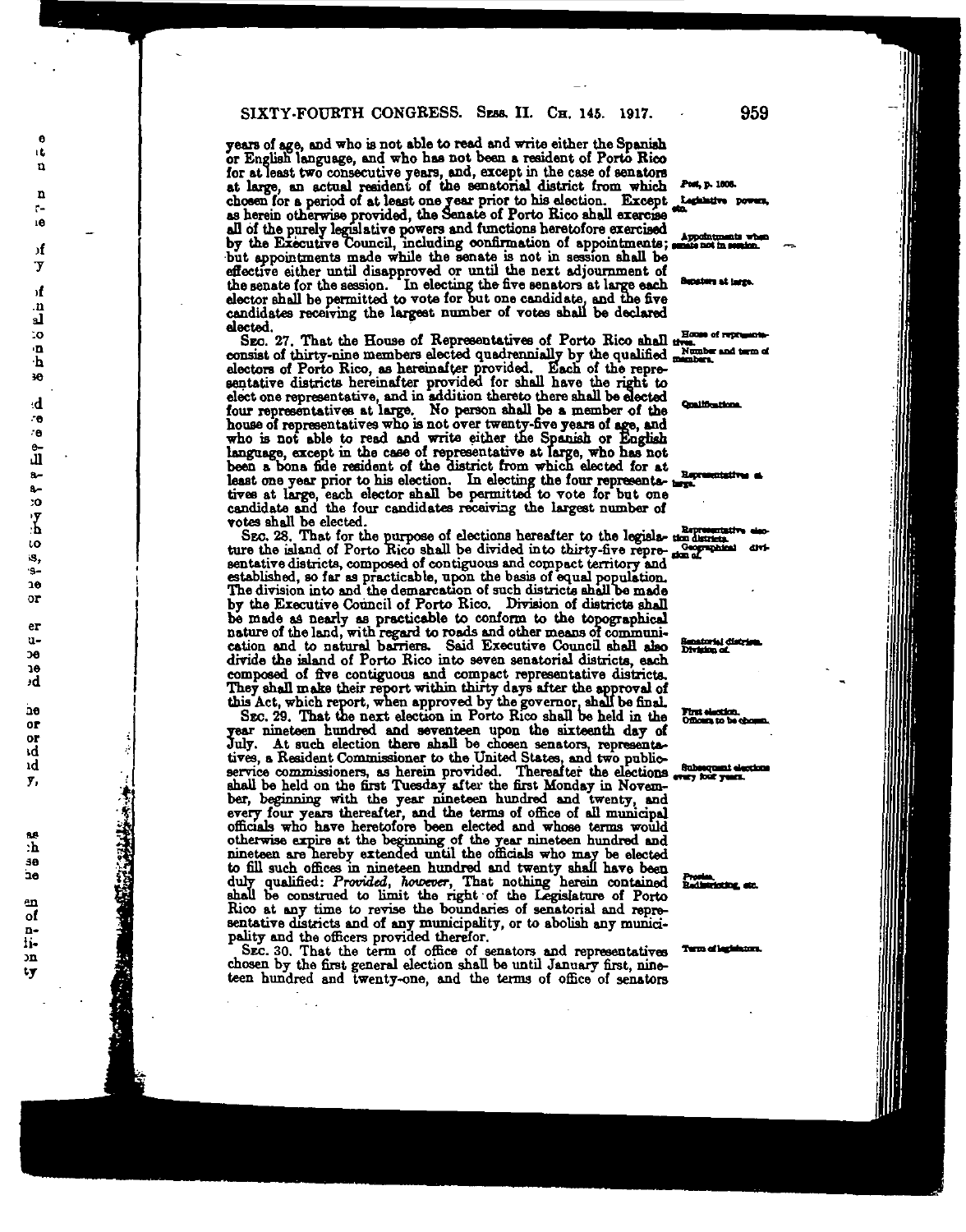Filing vacancies.

Tooligible for created.<br>office, etc.

Pay and mileage.

ach house judge of<br>Lion, etc., of mem-

Organization, etc.

First regular

Rub. nally.

call of **Boacle1** aż

Limit

Enactment of laws.

tion of bodgit at opening.

Proposition to

Consideration of ve-

and representatives chosen at subsequent elections shall be four years from the second of January following their election. In case of vacancy among the members of the senate or in the house of representatives, special elections may be held in the districts wherein such vacancy occurred, under such regulations as may be prescribed by law, but senators or representatives elected in such cases shall hold office only for the unexpired portion of the term wherein the vacancy occurred, and no senator or representative shall, during the time for which he shall have been elected, be appointed to any civil office under the government of Porto Rico, nor be appointed to any office created by Act of the legislature during the time for which he shall have been elected until two years after his term of office shall have expired.

SEC. 31. That members of the Senate and House of Representatives of Porto Rico shall receive compensation at the rate of \$7 per day for the first ninety days of each regular session and \$1 per day for each additional day of such session while in session, and mileage for each session at the rate of 10 cents per kilometer for each kilometer actually and necessarily traveled in going from their legislative districts to the capital and therefrom to their place of residence in

their districts by the usual routes of travel.<br>SEC. 32. That the senate and house of representatives, respectively, shall be the sole judges of the elections, returns, and qualifications of their members, and they shall have and exercise all the powers with respect to the conduct of their proceedings that usually pertain to parliamentary legislative bodies. Both houses shall convene at the capital on the second Monday in February following the next election, and organize by the election of a speaker or a presiding officer, a clerk, and a sergeant at arms for each house, and such other officers and assistants as may be required.

SEC. 33. That the first regular session of the Legislature of Porto Rico, provided for by this Act, shall convene on the twenty-eighth day after the first election provided for herein, and regular sessions of the legislature shall be held biennially thereafter, convening on the second Monday in February of the year nineteen hundred and misteen, and on the second Monday in February of each second<br>year thereafter. The governor may call special sessions of the<br>legislature or of the senate at any time when in his opinion the public interest may require it, but no special session shall continue longer than ten days, not including Sundays and holidays, and no legislation shall be considered at such session other than that specified in the call, and he shall call the senate in special session at least once each year on the second Monday in February of those vears in which a regular session of the legislature is not provided for.<br>SEC. 34. That the enacting clause of the laws shall be as to acts,

"Be it enacted by the Legislature of Porto Rico," and as to joint resolutions, "Be it resolved by the Legislature of Porto Rico."<br>Except as hereinafter provided, bills and joint resolutions may originate in either house. T ing of each regular session of the legislature a budget of receipts and expenditures, which shall be the basis of the ensuing biennial appropriation bill. No bill shall become a law until it be passed in each house by a majority yea-and-nay vote of all of the members belonging to such house and entered upon the journal and be approved by the governor within ten days thereafter. If when a bill that has been passed is presented to the governor for his signature he approves the same, he shall sign it; or if not, he shall return it, with his objections, to the house in which it originated, which house shall enter his objections at large on its journal and proceed to reconsider it. If, after such reconsideration, two-thirds of all the members of that house shall agree to pass the same it shall be sent, together

-i

 $\ddot{\cdot}$ 

ł

 $\mathbf{i}$ 

 $\mathbf{I}$ 

ti

û.

i:

g

医皮质

i<br>I

「発気となることを受ける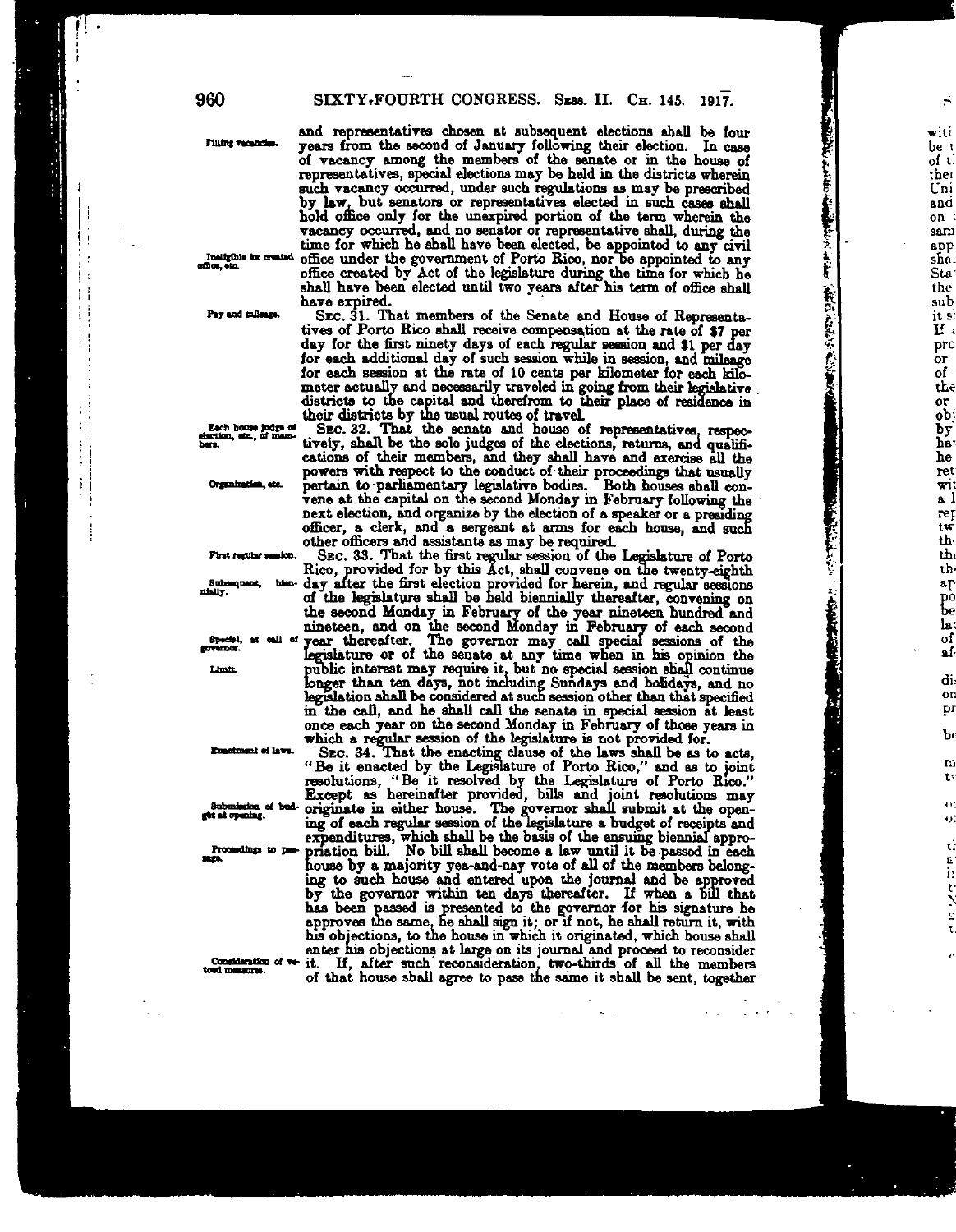with the objections, to the other house, by which it shall likewise be reconsidered, and if approved by two-thirds of all the members of that house it shall be sent to the governor, who, in case he shall then not approve, shall transmit the same to the President of the President. United States. The vote of each house shall be by yeas and nays, and the names of the members voting for and against shall be entered on the journal. If the President of the United States approve the same he shall sign it and it shall become a law. If he shall not approve same he shall return it to the governor so stating, and it shall not become a law: Provided, That the President of the United States shall approve or disapprove an Act submitted to him under deat the provisions of this section within ninety days from and after its submission for his approval; and if not approved within such time it shall become a law the same as if it had been specifically approved. If any bill presented to the governor contains several items of appropriation of money, he may object to one or more of such items, we or any part or parts, portion or portions thereof, while approving of the other portion the bill, at the time of signing it, a statement of the items, parts<br>or portions thereof to which he objects, and the appropriation so<br>objected to shall not take effect. If any bill shall not the returned. by the governor within ten days (Sundays excepted) after it shall have been presented to him, it shall be a law in like manner as if he had signed it, unless the legislature by adjournment prevents its return, in which case it shall be a law if signed by the governor within thirty days after receipt by him; otherwise it shall not be a law. All laws enacted by the Legislature of Porto Rico shall be reported to the Congress of the United States, as provided in section twenty-three of this Act, which hereby reserves the power and au-<br>thority to annul the same. If at the termination of any fiscal year the appropriations necessary for the support of the government for comment the ensuing fiscal year shall not have been made, the several sums appropriated in the last appropriation bills for the objects and purposes therein specified, so far as the same may be applicable, shall be deemed to be reappropriated item by item; and until the legislature shall act in such behalf the treasurer may, with the advice of the governor, make the payments necessary for the purposes aforesaid.

Each house shall keep a journal of its proceedings, and may, in its at discretion, from time to time publish the same, and the yeas and nays on any question shall, on the demand of one-fifth of the members was present, be entered on the journal.

The sessions of each house and of the committees of the whole shall be open.

Neither house shall, without the consent of the other, adjourn for Adjournements. more than three days, nor to any other place than that in which the two houses shall be sitting.

No law shall be passed except by bill, and no bill shall be so altered construction of laws. or amended on its passage through either house as to change its original purpose.

No act of the legislature except the general appropriation bills for Limitation on put the expenses of the government shall take effect until ninety days set into steet. after its passage, unless in case of emergency (which shall be expressed in the preamble or body of the act) the legislature shall by a vote of two-thirds of all the members elected to each house otherwise direct. No bill, except the general appropriation bill for the expenses of the government only, introduced in either house of the legislature after

the first forty days of the session, shall become a law.<br>No bill shall be considered or become a law unless referred to a committee considered. committee, returned therefrom, and printed for the use of the mem-

 $\mathcal{A}=\mathcal{A}$  , where  $\mathcal{A}=\mathcal{A}$ 

91890°-vol 39-FT 1-61

Action by the Presi-

Veto by governor of oprintica billa

Report to Congre Ant. p. 955.

.<br>Appropriations for<br>coveragent expenses ntinued if no action

Legislative proced-Journal of pro

Open semiens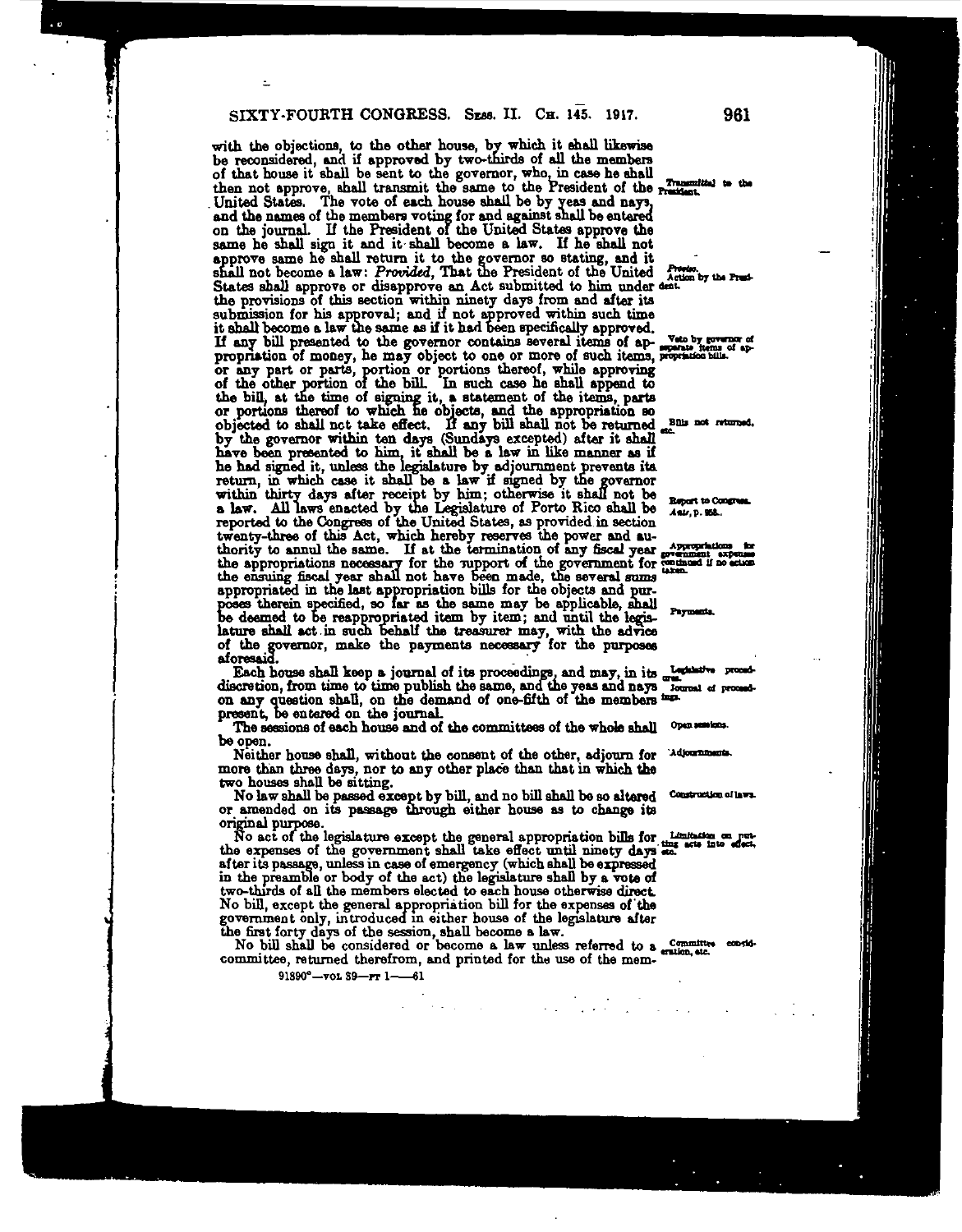a committee from the consideration of a measure and bring it before

Discharge of commit-

Subject of bills re-<br>stricted.

the body for consideration. No bill, except general appropriation bills, shall be passed containing more than one subject, which shall be clearly expressed in its title; but if any subject shall be embraced in any act which shall not

thereof as shall not be so expressed. No law shall be revived, or amended, or the provisions thereof extended or conferred by reference to its title only, but so much thereof. as is revived, amended, extended, or conferred shall be reenacted and stening during see. Published at length.

be expressed in the title, such act shall be void only as to so much

The presiding officer of each house shall, in the presence of the house over which he presides, sign all bills and joint resolutions passed by the legislature, after their titles shall have been publicly read, immediately before signing; and the fact of signing shall be entered on the journal

The legislature shall prescribe by law the number, duties, and compensation of the officers and employees of each house; and no payment shall be made for services to the legislature from the treasury, or be in any way authorized to any person, except to an acting officer

or employee elected or appointed in pursuance of law.<br>No bill shall be passed giving any extra compensation to any public officer, servant or employee, agent or contractor, after services shall have been rendered or contract made.

Except as otherwise provided in this Act, no law shall extend the term of any public officer, or increase or diminish his salary or emoluments after his election or appointment, nor permit any officer or employee to draw compensation for more than one office or position.

All bills for raising revenue shall originate in the house of representatives, but the senate may propose or concur with amendments. as in case of other bills.

The general appropriation bill shall embrace nothing but appropriations for the ordinary expenses of the executive, legislative, and judicial departments, interest on the public debt, and for public schools. All other appropriations shall be made by separate bills, each embracing but one subject.

Every order, resolution, or vote to which the concurrence of both houses may be necessary, except on the question of adjournment, or relating solely to the transaction of business of the two houses, shall be presented to the governor, and before it shall take effect be approved by him, or, being disapproved, shall be repassed by twothirds of both houses, according to the rules and limitations pre-

Any person who shall, directly or indirectly, offer, give, or promise any money or thing of value, testimonial, privilege, or personal advantage to any executive or judicial officer or member of the legislature to influence him in the performance of any of his public or official duties, shall be deemed guilty of bribery, and be punished by a fine not exceeding \$5,000, or imprisonment not exceeding five years, or both.

The offense of corrupt solicitation of members of the legislature, or of public officers of Porto Rico, or of any municipal division thereof, and any occupation or practice of solicitation of such members or officers to influence their official action, shall be defined by law, and shall be punished by fine and imprisonment.

In case the available revenues of Porto Rico for any fiscal year, nv- including available surplus in the insular treasury, are insufficient to meet all the appropriations made by the legislature for such year. such appropriations shall be paid in the following order, unless otherwise directed by the governor:

No extra pay for serv L ann.

Officers and employ-

Restriction on terms,<br>pay, etc., of officers.

**Revenue bills** 

Appropriation bills.

Approval of gove

mi itr brio of officials

Corrupt legislativ practicus to be defined.<br>etc., by legislature.

Apportionment of<br>propriations if ax-<br>muses not mat by revof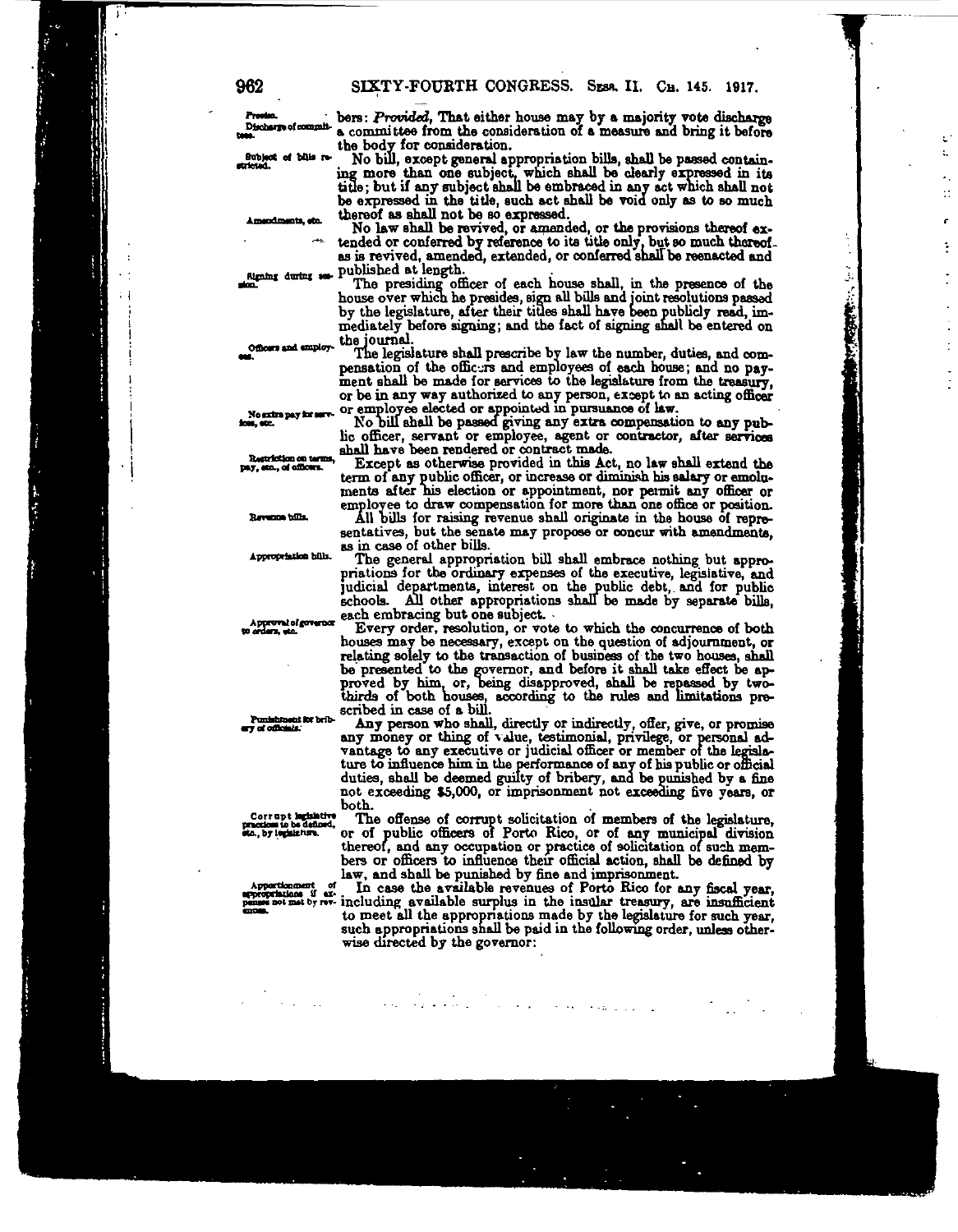First class. The ordinary expenses of the legislative, executive, and judicial departments of the State government, and interest on any public debt, shall first be paid in full. Second class. Appropriations for all institu

tentiary, insane asylum, industrial school, and the like, where the inmates are confined involuntarily, shall next be paid in full.

Third class. Appropriations for education and educational and charitable institutions shall next be paid in full.

Fourth class Appropriations for any other officer or officers, bureaus or boards, shall next be paid in full.

Fifth class. Appropriations for all other purposes shall next be paid.

Application to d That in case there are not sufficient revenues for any fiscal year, including available surplus in the insular treasury, to meet in full the appropriations of said year for all of the said classes of appropriations, then said revenues shall be applied to the classes in the order above named, and if, after the payment of the prior classes in full, there are not sufficient revenues for any fiscal year to pay in full the appropristions for that year for the next class, then, in that event, whatever there may be to apply on account of appropriations for said class shall be distributed among said appropriations pro rata according as the amount of each appropriation of that class shall bear to the total amount of all of said appropriations for that class for such fiscal уеаг.

No appropriation shall be made, nor any expenditure authorized a by the legislature, whereby the expenditure of the Government of visit is Porto Rico during any fiscal year shall exceed the total revenue then provided for by law and applicable for such appropriation or expenditure, including any available surplus in the treasury, unless the m legislature making such appropriation shall provide for levying a sufficient tax to pay such appropriation or expenditure within such fiscal year.

 $1 - 2 + 12 - 4$ 

○ このたい の後に の後に い

SEC. 35. That at the first election held pursuant to this Act the count of qualified electors shall be those having the qualifications of voters under the present law. Thereafter voters shall be citizens of the United States twenty-one years of age or over and have such additional qualifications as may be prescribed by the legislature of Porto Rico: Provided, That no property qualification shall ever be imposed

upon or required of any voter.<br>SEC. 36. That the qualified electors of Porto Rico shall at the next theme. general election choose a Resident Commissioner to the United States, whose term of office shall begin on the date of the issuance of his certificate of election and shall continue until the fourth of March, nineteen hundred and twenty-one. At each subsequent election, beginning with the year nineteen hundred and twenty, the qualified electors of Porto Rico shall choose a Resident Commissioner to the United States, whose term of office shall be four years from the fourth of March following such general election, and who shall be entitled to receive official recognition as such Commissioner by all of the departments of the Government of the United States, upon presentation, through the Department of State, of a certificate of election of the Governor of Porto Rico. The Resident Commissioner shall receive a salary, payable monthly by the United States, of \$7,500 per annum. Such Commissioner shall be allowed the same sum for stationery and for the pay of necessary clerk hire as is now allowed to Members of the House of Representatives of the United States; and he shall be allowed the sum of \$500 as mileage for each session of the House of Representatives and the franking privilege granted Members of Congress. No person shall be eligible to election as Resident Commissioner who is not a bona fide citizen of the United States and who is not more than twenty-five years of age, and who

 $F$  to the Unit

Elisthnity, ex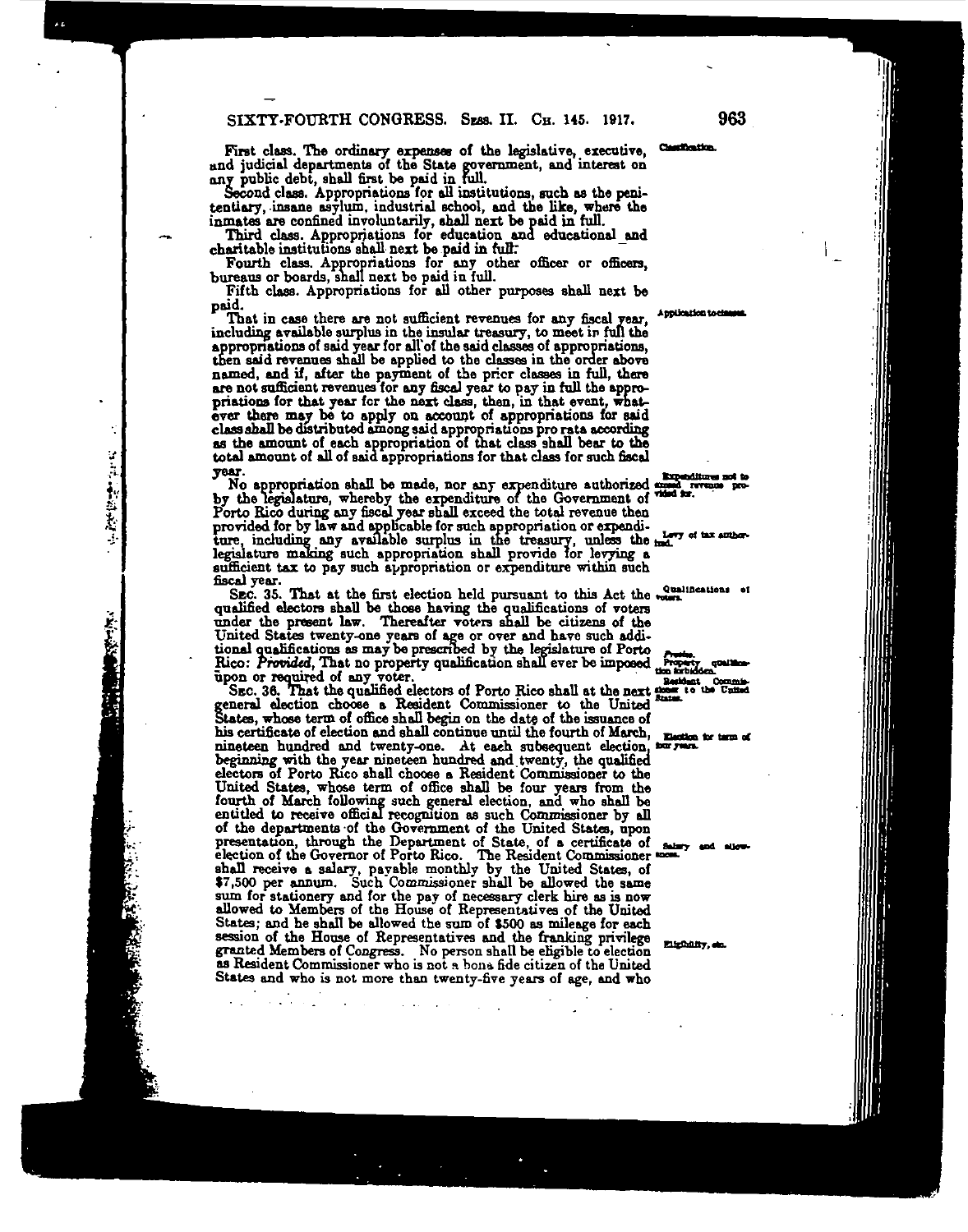does not read and write the English language. In case of a vacancy in the office of Resident Commissioner by death, resignation, or otherwise, the governor, by and with the advice and consent of the senate, shall appoint a Resident Commissioner to fill the vacancy, who shall serve until the next general election and until his successor is elected and qualified.

 $\Omega$ 

۫

ą

SEC. 37. That the legislative authority herein provided shall extend to all matters of a legislative character not locally inapplicable, including power to create, consolidate, and reorganize the munici-<br>palities so far as may be necessary, and to provide and repeal laws and ordinances therefor; also the power to alter, amend, modify, or repeal any or all laws and ordinances of every character now in force in Porto Rico or municipality or district thereof in so far as such alteration, amendment, modification, or repeal may be consistent with the provisions of this Act.

No executive department not provided for in this Act shall be created by the legislature, but the legislature may consolidate departments, or abolish any department, with the consent of the President of the United States.

extrice com- SEC. 38. That all grants of franchises, rights, and privileges of a composition, public or quasi public nature shall be made by a public-service commission, consisting of the heads of executive departments, the auditor, and two commissioners to be elected by the qualified voters at the first general election to be held under this Act, and at each subsequent general election thereafter. The terms of said elective commissioners elected at the first general election shall commence on the twenty-eighth day following the said general election, and the terms of the said elective commissioners elected at each subsequent general election shall commence on the second day of January following their election; they shall serve for four years and until their successors are elected and qualified. Their compensation shall be \$8 for each day's attendance on the sessions of the commission, but in no case shall they receive more than \$400 each during any one year. -The said commission is also empowered and directed to discharge all the executive functions relating to public-service corporations heretofore conferred by law upon the executive council. Franchises, rights, and privileges granted by the said commission shall not be effective until approved by the governor, and shall be reported to Congress, which hereby reserves the power to annul or modify the same.

The interstate-commerce Act and the several amendments made or to be made thereto, the safety-appliance Acts and the several amendments made or to be made thereto, and the Act of Congress<br>entitled "An Act to amend an Act entitled 'An Act to regulate commerce, approved February fourth, eighteen hundred and eightyseven, and all Acts amendatory thereof, by providing for a valuation of the several classes of property of carriers subject thereto and securing information concerning their stocks, bonds, and other securities," approved March first, nineteen hundred and thirteen, shall not apply to Porto Rico.

The Legislative Assembly of Porto Rico is hereby authorized to enact laws relating to the regulation of the rates, tariffs, and service of public carriers by rail in Porto Rico, and the Public-Service Commission hereby created shall have power to enforce such laws under appropriate regulation.

SEC. 39. That all grants of franchises and privileges under the section last preceding shall provide that the same shall be subject to amendment, alteration, or repeal, and shall forbid the issue of stocks or bonds except in exchange for actual cash or property at a fair valuation to be determined by the public-service commission equal in amount to the par value of the stocks or bonds issued, and shall forbid the declaring of stock or bond dividends, and in the case

**Legislative author** ity.<br>Extent declared.

**Departments** 

Public service con

Compensation.

Franchise grants, a., by. Approval.

Interstate commerce<br>
have, etc., not appli-<br>
cable.<br>
Vol. 34, p. 379; Vol. 34,<br>
n Eld. Vol. 35, p. 344 84, Yol.36, p. 34.<br>Vol. 27, p. 531, Vol. 36, p. 205.<br>Vol. 37, p. 701.

Regulation of rail-<br>ad carrier rates, etc.

**Recrictive** provisions in Ira

**Dividends**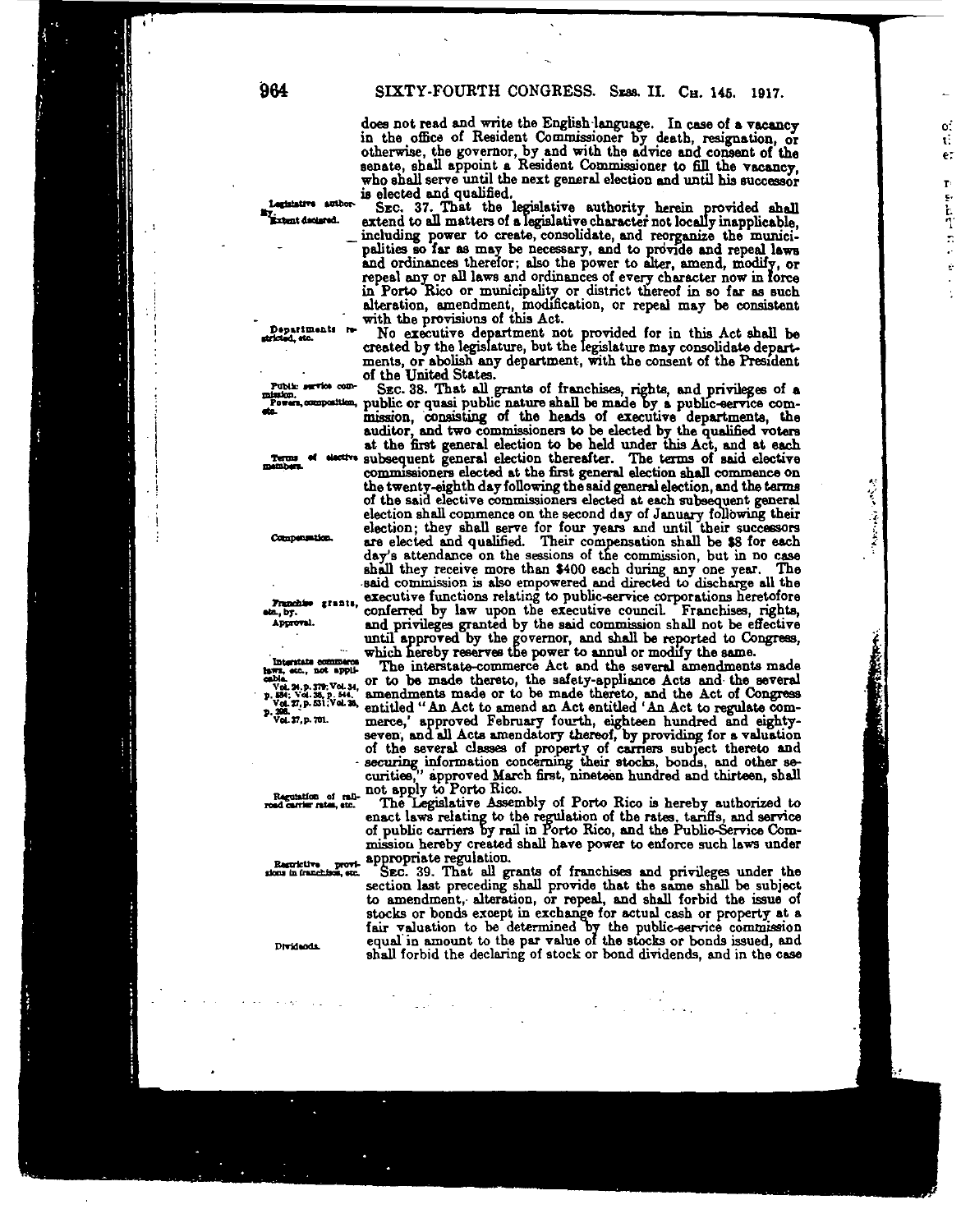### SIXTY-FOURTH CONGRESS. Szss. II. CH. 145. 1917.

of public-service corporations shall provide for the effective regulation of charges thereof and for the purchase or taking of their property by the authorities at a fair and reasonable valuation.

That nothing in this Act contained shall be so construed as to ab- ups contained.<br>That nothing in this Act contained shall be so construed as to ab- ups contained. rogate or in any manner impair or affect the provision contained in section three of the joint resolution approved May first, nineteen hundred, with respect to the buying, selling, or holding of real estate. Report on agram) That the Governor of Porto Rico shall cause to have made and submitted to Congress at the session beginning the first Monday in December, nineteen hundred and seventeen, a report of all the real estate used for the purposes of agriculture and held either directly or indirectly by corporations, partnerships, or individuals in holdings in excess of five hundred acres.

## JUDICIAL DEPARTMENT.

SEC. 40. That the judicial power shall be vested in the courts and an tribunals of Porto Rico now established and in operation under and by virtue of existing laws. The jurisdiction of said courts and the changed. form of procedure in them, and the various officers and attaches thereof, shall also continue to be as now provided until otherwise provided by law: Provided, however, That the chief justice and associate justices of the supreme court shall be appointed by the President, by and with the advice and consent of the Senate of the United States, and the Legislature of Porto Rico shall have authority, from time to time as it may see fit, not inconsistent with this Act, to organ- of procedure, etc. ize, modify, or rearrange the courts and their jurisdiction and procedure, except the District Court of the United States for Porto Rico.

SEC. 41. That Porto Rico shall constitute a judicial district to be greated.<br>called "the district of Porto Rico." The President, by and with the district advice and consent of the Senate, shall appoint one district judge, Appenne who shall serve for a term of four years and until his successor is appointed and qualified and whose salary shall be \$5,000 per annum. There shall be appointed in like manner a district attorney, whose salary shall be \$4,000 per annum, and a marshal for said district,<br>whose salary shall be \$4,000 per annum, and a marshal for said district,<br>whose salary shall be \$3,500 per annum, each for a term of four<br>years unless soone officials and assistants, including the clerk, interpreter, and such commissioners as may be necessary, who shall be entitled to the same fees and have like powers and duties as are exercised and performed by United States commissioners. Such district court shall have jurisdiction of all cases cognizable in the district courts of the United States, and shall proceed in the same manner. In addition said district court shall have jurisdiction for the naturalization of aliens and Porto Ricans, and for this purpose residence in Porto Rico shall be counted in the same manner as residence elsewhere in the United States. Said district court shall have jurisdiction of all of different so controversies where all of the parties on either side of the controversy are citizens or subjects of a foreign State or States, or citizens of a State, Territory, or District of the United States not domiciled in Porto Rico, wherein the matter in dispute exceeds, exclusive of interest or cost, the sum or value of \$3,000, and of all controversies in which there is a separable controversy involving such jurisdictional amount and in which all of the parties on either side of such separable controversy are citizens or subjects of the character aforesaid: Provided, That nothing in this Act shall be deemed to impair the jurisdiction of the District Court of the United States for Porto Rico to hear and determine all controversies pending in said court

٠,

#### **Judicial department**

Established<br>mi*inn*ed

**Jurindiction** 

Modifications

Judicial district

Title and now

Turk tierten.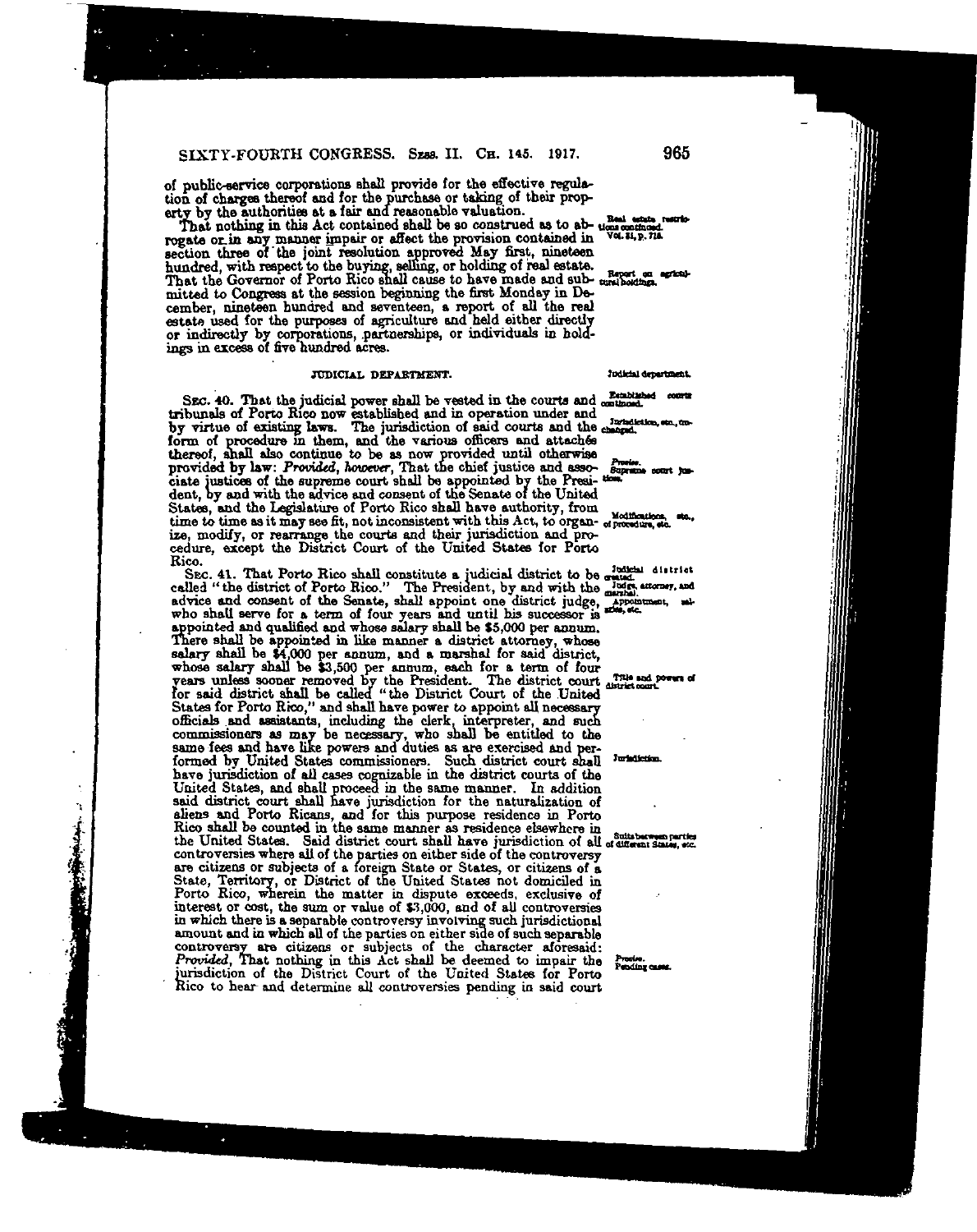t, etc., from at the date of the approval of this Act. Upon the taking effect of this Act the salaries of the judge and officials of the District Court of the United States for Porto Rico, together with the court expenses, shall be paid from the United States revenues in the same manner as in other United States district courts. In case of vacancy or of the death, absence, or other legal disability on the part of the judge of the said District Court of the United States for Porto Rico, the President of the United States is authorized to designate one of the judges of the Supreme Court of Porto Rico to discharge the duties of judge of said court until such absence or disability shall be removed. and thereupon such judge so designated for said service shall be fully authorized and empowered to perform the duties of said office<br>during such absence or disability of such regular judge, and to sign all necessary papers and records as the acting judge of said court. without extra compensation. SEC. 42. That the laws of the United States relating to appeals,

writs of error and certiorari, removal of causes, and other matters

United States laws<br>! appeals, procedure,<br>in., to govern.

to first cir-

etermination of sal-<br>a of officials. Dм

or proceedings as between the courts of the United States and the courts of the several States shall govern in such matters and proceedings as between the district court of the United States and the courts of Porto Rico. Regular terms of said United States district court shall be held at San Juan, commencing on the first Monday in May and November of each year, and also at Ponce on the second Monday in February of each year, and special terms may be held at Mayaguez at such stated times as said judge may deem expedient. All pleadings and proceedings in said court shall be conducted in the English language. The said district court shall be attached to and included in the first circuit of the United States, with the right of appeal and review by said circuit court of appeals in all cases where the same would lie from any district court to a circuit court of appeals of the United States, and with the right of appeal and review directly by the Supreme Court of the United States in all cases where a direct appeal would be from such district courts.

SEC. 43. That writs of error and appeals from the final judgments and decrees of the Supreme Court of Porto Rico may be taken and prosecuted to the Circuit Court of Appeals for the First Circuit and<br>to the Supreme Court of the United States, as now provided by law.<br>Sec. 44. That the qualifications of jurors as fixed by the local laws

of Porto Rico shall not apply to jurors selected to serve in the District Court of the United States for Porto Rico; but the qualifications required of jurors in said court shall be that each shall be of the age of not less than twenty-one years and not over sixty-five years, a or not less than one year, and have a sufficient<br>knowledg: of the English language to enable him to serve as a juror;<br>they shall also be citizens of the United States. Juries for the said court shall be selected, drawn and subject to exemption in acco. Jance with the laws of Congress regulating the same in the United States courts in so far as locally applicable.

SEC. 45. That all such fees, fines, costs, and forfeitures as would be deposited to the credit of the United States if collected and paid into district court of the United States shall become revenues of the United States when collected and paid into the District Court of the United States for Porto Rico: Provided, That \$500 a year from such fees, fines, costs, and forfeitures shall be retained by the clerk and expended for law library purposes under the direction of the judge.

SEC. 46. That the Attorney General of the United States shall from time to time determine the salaries of all officials and assistants appointed by the United States district court, including the clerk, his deputies, interpreter, stenographer, and other officials and employees, the same to be paid by the United States as other salaries and expenses of like character in United States courts.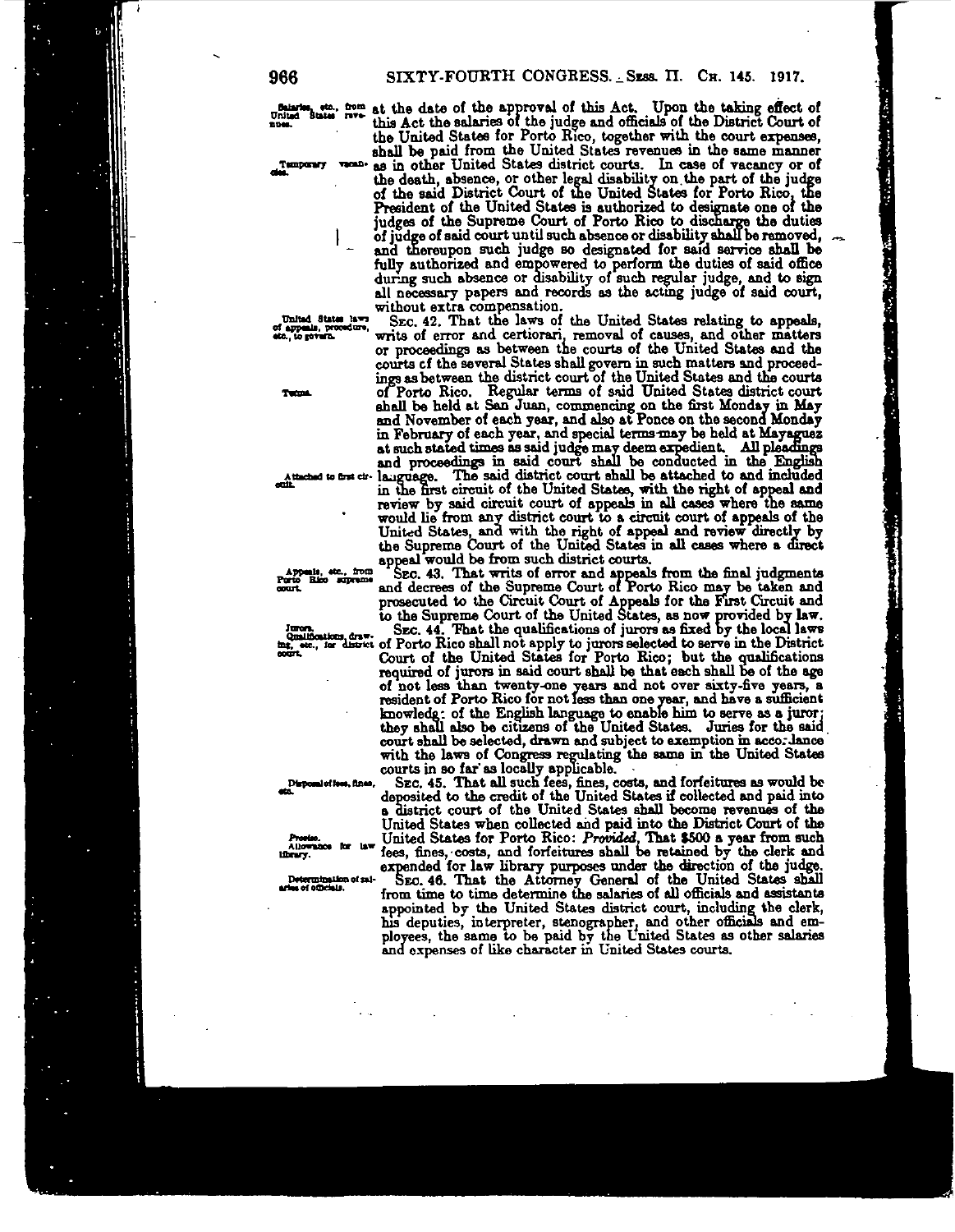h1

οI

٠g

 $_{\rm er}$ of

ζe

ำค

ιe

 $\alpha$ đ,

эe

e

 $\mathbf{D}$ 

۰t,

 $\mathbf{3}$ rs

ιe

 $\mathbf{I}$ ts гt

۰y Ŷ

 $\mathbf{z}$ 

 $\frac{1}{b}$ 

٠d

 $\mathbf{d}$ 

 $16$ 

18 1y €t

ts .d

ıd  $\pmb{\nabla}$ 

 $\sigma_0$ ct

19

 $, 0$ 

Ī. ٦t

٠d

٠A

 $\cdot$ 9 X.

٠o

١e 16

h b.

А.

ü

ះទ ×,

 $\mathbf{I}$ 

ĿS

SEC. 47. That jurors and witnesses in the District Court of the norwith United States for Porto Rico shall be entitled to and receive 15 cents for each mile necessarily traveled over any stage line or by private conveyance and 10 cents for each mile over any railway in going to and returning from said courts. But no constructive or double mileage fees shall be allowed by reason of any person being summoned both as witness and juror or as witness in two or more cases pending in the same court and triable at the same term thereof. Such jurors

shall be paid \$3 per day and such witnesses \$1.50 per day while in attendance upon the court.

SEC. 48. That the supreme and district courts of Porto Rico and the  $\frac{W}{100}$  of habe respective judges thereof may grant writs of habeas corpus in all cases in which the same are grantable by the judges of the district **Mandamma** courts of the United States, and the district courts may grant write of mandamus in all proper cases.

SEC. 49. That hereafter all judges, marshals, and secretaries of pointcourt more, not courts now established or that may hereafter be established in Porto distinction are courts now established or that may hereafter be est Rico, and whose appointment by the President is not provided for by law, shall be appointed by the governor, by and with the advice and consent of the Senate of Porto Rico.

### MISCELLANEOUS PROVISIONS.

SEC. 50. That, except as in this Act otherwise provided, the salaries of all the officials of Porto Rico not appointed by the President, in- Riversen cluding deputies, assistants, and other help, shall be such and be so paid out of the revenues of Porto Rico as shall from time to time be determined by the Legislature of Porto Rico and approved by the governor; and if the legislature shall fail to make an appropriation for such salaries, the salaries theretofore fixed shall be paid without the necessity of further appropriations therefor. The salaries of all points. officers and all expenses of the offices of the various officials of Porto Rico appointed as herein provided by the President shall also be paid out of the revenues of Porto Rico on warrant of the auditor, counter-<br>signed by the governor. The annual salaries of the following-named officials appointed by the President and so to be paid shall be: The governor, \$10,000; in addition thereto he shall be entitled to the occupancy of the buildings heretofore used by the chief executive of Porto Rico, with the furniture and effects therein, free of rental; heads of executive departments, \$5,000; chief justice of the supreme court, \$6,500; associate justices of the supreme court, \$5,500 each.

Where any officer whose salary is fixed by this act is required to be give a bond, the premium thereof shall be paid from the insular treasury

SEC. 51. That the provisions of the foregoing section shall not som local reven apply to municipal officials; their salaries and the compensation of extheir deputies, assistants, and other help, as well as all other expenses incurred by the municipalities, shall be paid out of the municipal revenues, in such manner as the legislature shall provide.

SEC. 52. That wherever in this Act offices of the insular government of Porto Rico are provided for under the sam. names as in the control in heretofore existing Acts of Congress affecting Porto Rico, the present incumbents of those offices shall continue in office in accordance with the terms and at the salaries prescribed by this Act, excepting the heads of those departments who are to be appointed by the governor and who shall continue in office only until their successors are appointed and have qualified. The offices of secretary of Porto Rico and director of labor, charities, and correction are hereby abolished. Authority is given to the respective appointing authorities to appoint and commission persons to fill the new offices created by this Act.

Miscallaneons.

Official sal

Premium on security

salarice

Filling new pla

to large

Per diem